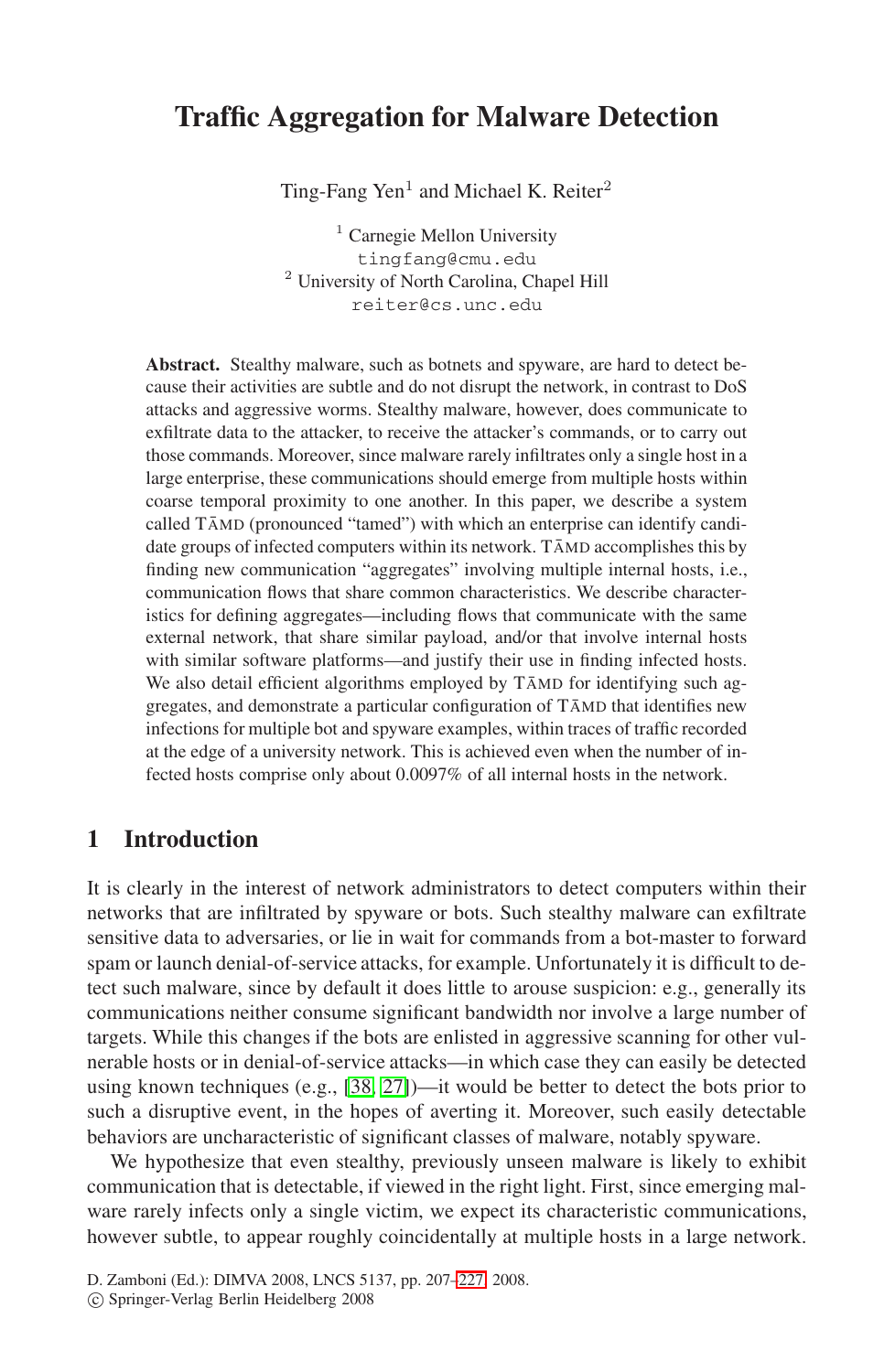Second, we expect these communications to share certain features that differentiate them from other communications typical of that network. Of course, these two observations may pertain equally well to a variety of communications that are not induced by malware, and consequently the challenge is to refine these observations so as to be useful for detecting malware in an operational system.

In this paper we describe such a system, called  $T\overline{A}MD$ , an abbreviation for "Traffic Aggregation for Malware Detection". As its name suggests, TAMD distills *traffic aggregates* from the traffic passing the edge of a network, where each aggregate is defined by certain characteristics that the traffic grouped within it shares in common. By refining these aggregates to include only traffic that shares multiple relevant characteristics, and by using past traffic as precedent to justify discarding certain aggregates as normal, TĀMD constructs a small set of new aggregates (i.e., without previous precedent) that it recommends for examination, for example, by more targeted (e.g., signature-based) intrusion detection tools. The key to maximizing the data-reducing precision of  $T\bar{A}MD$ is the characteristics on which it aggregates traffic, which include:

- $-$  **Common destinations:** T $\bar{A}$ MD analyzes the networks with which internal hosts communicate, in order to identify aggregates of communication to busier-thannormal external destinations. Spyware reporting to the attacker's site or bot communication to a bot-master (e.g., with IRC, HTTP, or another protocol) might thus form an aggregate under this classification.
- Similar payload: TAMD identifies traffic with similar payloads or, more specifically, payloads for which a type of edit distance (*string edit distance matching with moves* [\[8\]](#page-16-0)) is small. Intuitively, command-and-control traffic between a bot-master and his bots should share significant structure and hence, we expect, would have a low edit distance between them.
- **Common internal-host platforms:** TAMD passively fingerprints platforms of internal hosts, and forms aggregates of traffic involving internal hosts that share a common platform. Traffic caused by malware infections that are platformdependent should form an aggregate by use of this characteristic.

Alone, each of these methods of forming traffic aggregates would be far too coarse to be an effective data-reduction technique for identifying malware, as legitimate traffic can form aggregates under these characterizations, as well. In combination, however, they can be quite powerful at extracting aggregates of malware communications (and relatively few others). To demonstrate this, we detail a particular configuration of TAMD that employs these aggregation techniques to identify internal hosts infected by malware that reports to a controller site external to the network. Indeed, botnets have been observed to switch controllers or download updates frequently, as often as every two or three days [\[19,](#page-16-1) [11\]](#page-16-2); each such event gives  $T\bar{A}MD$  an opportunity to identify these communications. We show that with traffic generated from real spyware and bot instances,  $T\bar{A}MD$  was able to reliably extract this traffic from all traffic passing the edge of a university network, while the number of other aggregates reported is very low.

In addition to identifying aggregates and ways of combining them to find malwareinfected hosts, the contributions of  $\overline{T}$  and include algorithms for computing these aggregates efficiently. Our algorithms draw from diverse areas including signal processing, data mining and metric embeddings. We will detail each of these algorithms here.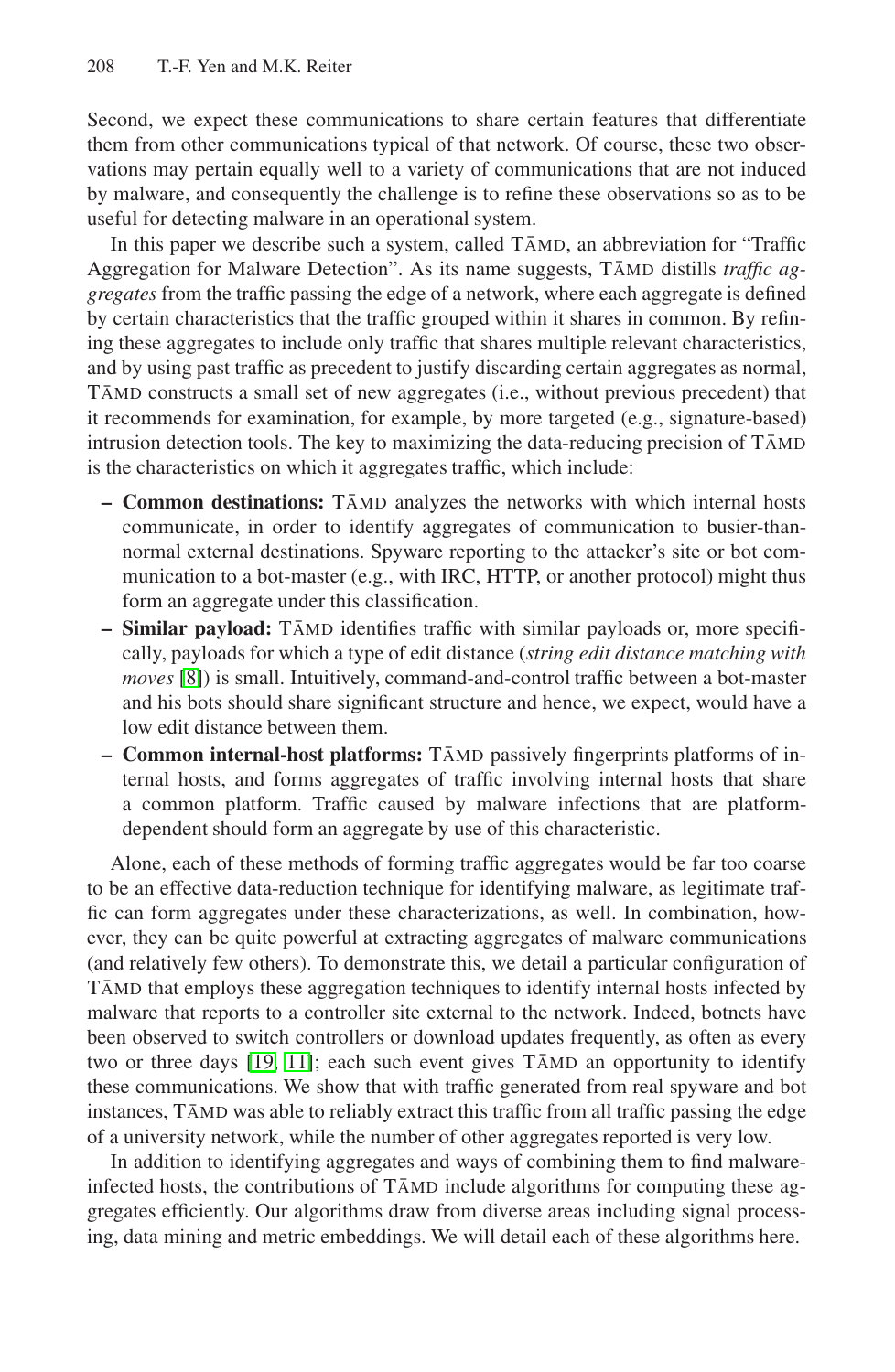### **2 Related Work**

**Botnet detection.** Previous approaches to botnet detection rely on heuristics that assume certain models of botnet architecture or behavior, such as IRC-based commandand-control [\[7,](#page-16-3) [4,](#page-16-4) [26,](#page-17-2) [11\]](#page-16-2), the presence of scanning activities, long idle time and short response time for bots compared to humans [\[32\]](#page-17-3), etc. Karasaridis et al. [\[19\]](#page-16-1) proposed an approach for identifying botnet controllers by combining heuristics that assume the use of IRC communication, scanning behavior, and known models of botnet communication. BotHunter [\[14\]](#page-16-5) models all bots as sharing common infection steps—namely target scanning, infection exploit, binary download and execution, command-and-control channel establishment, and outbound scanning—and then employs Snort with various malware extensions to raise an alarm when a sufficient subset of these are detected. Thus, malware not conforming to this profile (e.g., spyware or bots engineered differently) would seemingly go undetected by their approach. Ramachandran et al. [\[36\]](#page-17-4) observed that botmasters lookup DNS blacklists to tell whether their bots are blacklisted. They thus monitor lookups to a DNS-based blacklist to identify bots.

We believe our approach to be fundamentally different from the above approaches in the following respect. While these approaches work from models of malware behavior (not unlike signature-based intrusion detection), our approach simply seeks to identify new aggregates of communication that are not explained by past behavior on the network being monitored. Like all anomaly-detection approaches, our challenge is to demonstrate that the number of identified anomalous aggregates is manageable, but it has the potential to identify a wider range of as-yet-unseen malware. In particular, the assumptions underlying previous systems present opportunities for attackers to evade these systems by changing the behavior of botnets, and these systems will fail to detect other types of malware (e.g., spyware) that do not meet these assumptions.

Independently of or subsequently to our work [\[37\]](#page-17-5), other works have begun to incorporate aspects of using aggregation for detecting bots. For example, BotSniffer [\[15\]](#page-16-6) looks for infected hosts displaying spatial-temporal similarity. It identifies hosts with similar suspicious network activities, namely scanning and sending spam emails, and who also share common communication contents, defined by the number of shared bi-grams. BotMiner [\[13\]](#page-16-7) groups together hosts based on destination or connection statistics (i.e., the byte count, the packet count, the number of flows, etc.), and on their suspected malicious activities (i.e., scanning, spamming, downloading binaries, or sending exploits). BotMiner is more similar to TAMD in the sense that they both identify hosts sharing multiple common characteristics, but the characteristics on which  $T\bar{A}MD$  and BotMiner cluster hosts are different. BotSniffer seeks to identify known bot activities, such as scanning or spamming, and limits its attention only to bots using IRC or HTTP to communicate with a centralized botmaster.

Various prior works on botnet detection use honeypots (e.g., [\[2,](#page-16-8) [33\]](#page-17-6)). As honeypots can only approximately mimic (at best) real user behavior, they may not attract spyware or bots that rely on human action to infect users' machines. Our approach, in not requiring a honeypot, places no assumptions about the infection vector by which attacks occur and whether these vectors present themselves in a honeypot. In doing so, we hope to make our approach as general as possible.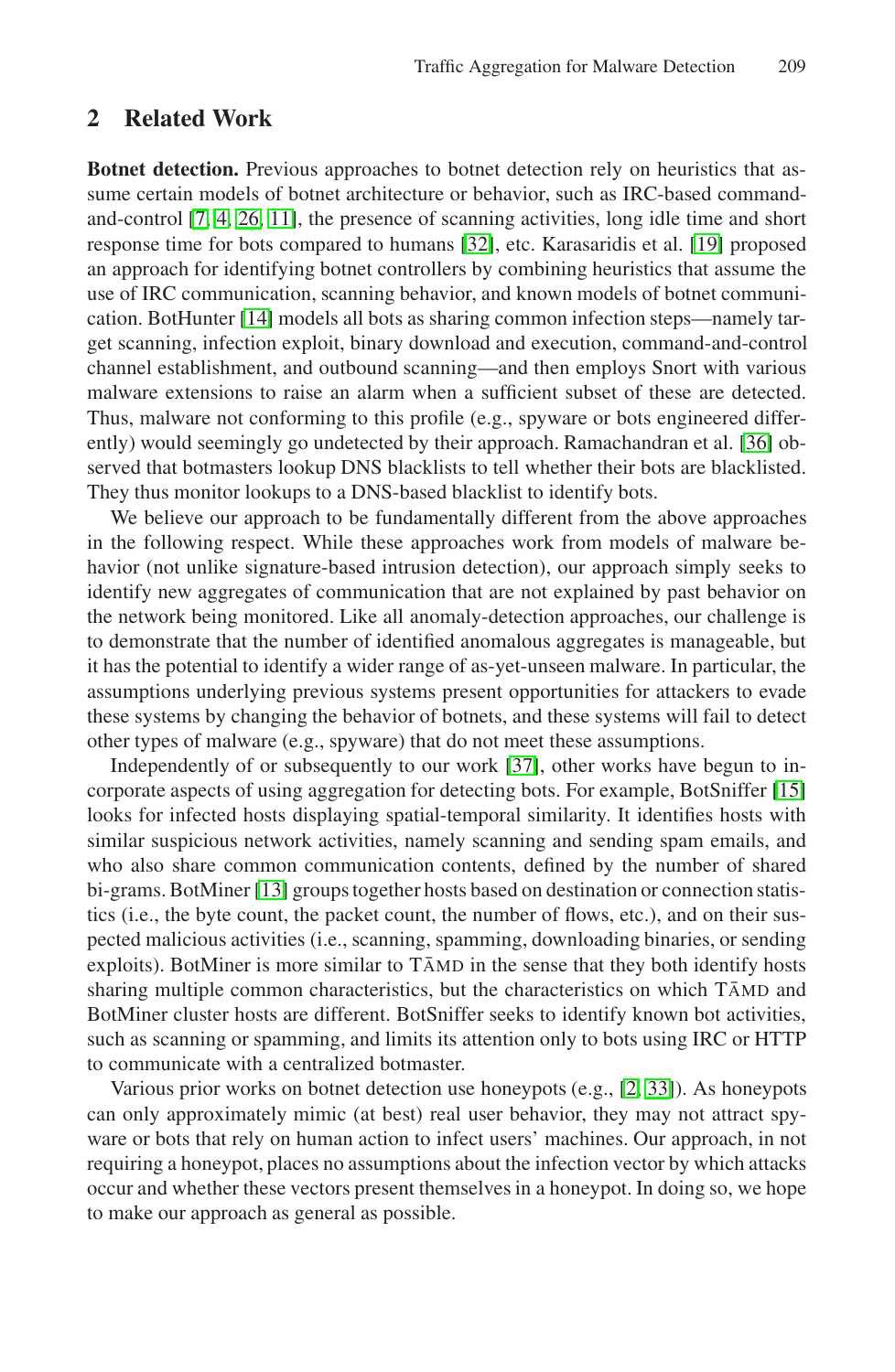**Techniques.** The techniques we employ for aggregation, specifically on the basis of external subnets to which communication occurs, include some drawn from the signal processing domain. While others have drawn from this domain in the detection of network traffic anomalies, our approach has different goals and hence applies these techniques differently. Coarsely speaking, past approaches extract packet header information, such as the number of bytes or packets transferred for each flow, counts of TCP flags, etc., in search of volume anomalies like denial-of-service attacks, flash crowds, or network outages [\[39,](#page-17-7) [3,](#page-16-9) [22\]](#page-16-10). Lakhina et al. [\[25\]](#page-17-8) studied the structure of network flows by decomposing OD flows (flows originating and exiting from the same ingress and egress points in the network) using Principal Component Analysis (PCA). They expressed each OD flow as a linear combination of smaller "eigenflows", which may belong to deterministic periodic trends, short-lived bursts, or noise, in the traffic. Terrell et al. [\[40\]](#page-17-9) focused on multi-variate data analysis by grouping network traces into time-series data and selecting features of the traffic from each time bin, including the number of bytes, packets, flows, and the entropy of the packet size and port numbers. They applied Singular Value Decomposition (SVD) to the time-series data. From examining the low-order components, they were able to detect denial-of-service attacks. In general, transient and light-weight events would go unnoticed by these approaches, such as spammers that send only a few emails over the course of a few minutes [\[35\]](#page-17-10). Our work, on the other hand, is targeted at such lighter-weight events and so employs these techniques differently, not to mention techniques from other domains (e.g., metric embeddings, passive fingerprinting). Ramachandran et al. [\[34\]](#page-17-11), in assuming that spammers exhibit similar email-sending behaviors across domains, constructed patterns corresponding to the amount of emails sent to each domain by known spammers. The patterns are calculated from the mean of the clusters generated through spectral clustering [\[6\]](#page-16-11). This is similar to our method of finding flows destined to the same external subnets; however, they do not look at other aspects of spamming besides the destination.

Another technique we employ is payload inspection, specifically to aggregate flows based on similar content. Payload inspection has been applied within methods for detecting worm outbreaks and generating signatures. Many previous approaches assume that malicious traffic is significantly more frequent or wide-spread than other traffic, and so the same content will be repeated in a large number of different packets or flows (e.g., [\[38,](#page-17-0) [21,](#page-16-12) [29,](#page-17-12) [18,](#page-16-13) [30\]](#page-17-13)); we do not make this assumption here. Previous approaches to comparing payloads includes matching substrings [\[28,](#page-17-14) [18\]](#page-16-13) or n-grams [\[42,](#page-17-15) [29,](#page-17-12) [15\]](#page-16-6), hashing blocks of the payload [\[38,](#page-17-0) [22\]](#page-16-10), or searching for the longest common substring [\[24\]](#page-17-16). Compared to these methods, our edit distance metric is more sensitive and accurate in cases where parts of the message are simply shifted or replaced. Goebel et al. [\[11\]](#page-16-2) inspected packet payload to find IRC bots with formatted nicknames. They observed that often IRC bots have nicknames with common patterns, such as long random numbers or country codes. However, this approach can only detect bots for which the nickname format is known. ARAKIS from CERT Polska (<http://www.arakis.pl>) is an early-warning system that generates signatures for new threats. Assuming new attacks will have payloads not seen previously, they examine traffic from honeypots and darknets to cluster flows with similar content (determined by comparing Rabin hashes) not seen before, and that are performing similar activities, i.e., port scanning. A signature is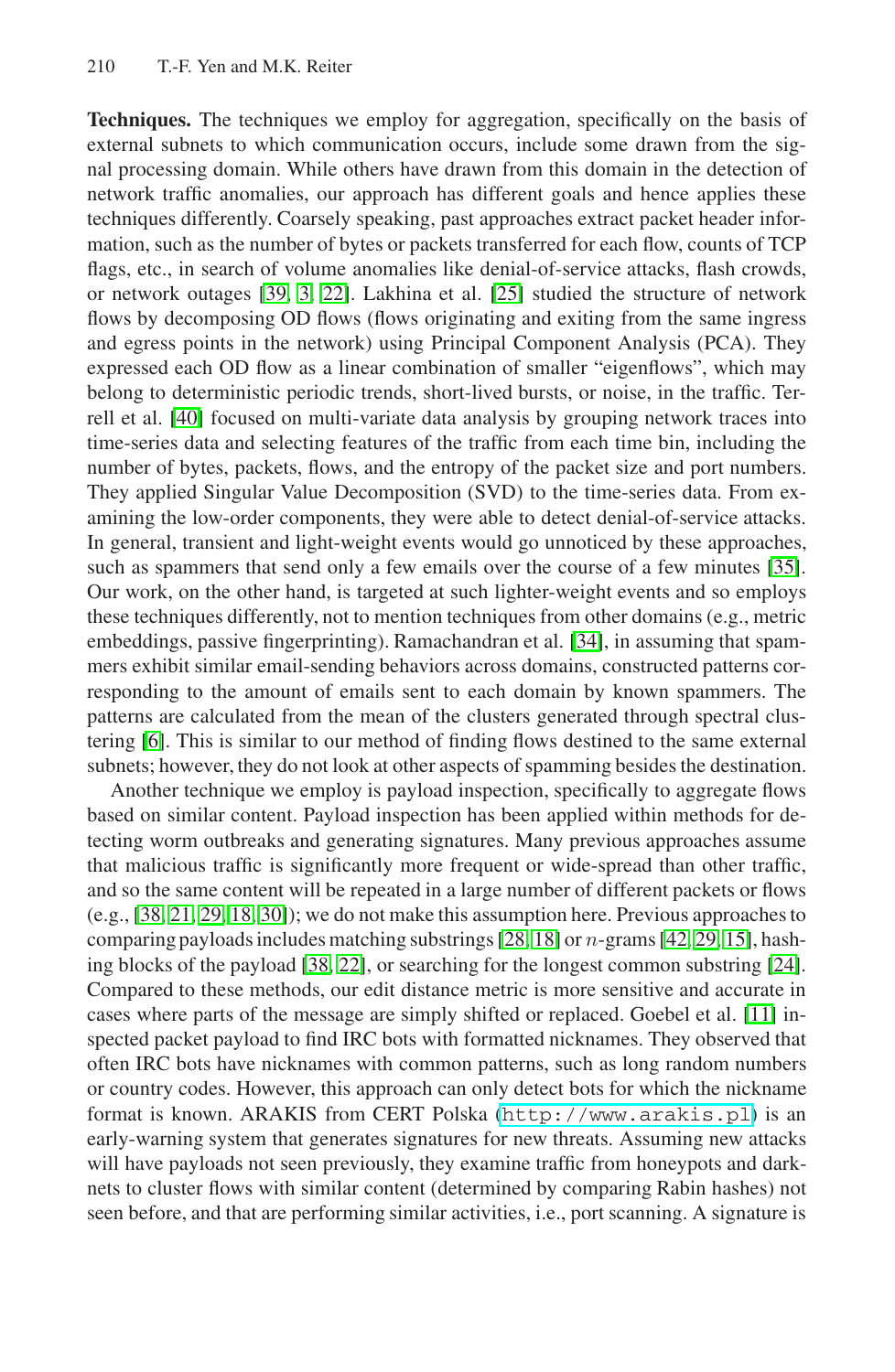generated from the longest common substrings of the similar flows. However, ARAKIS currently only focuses on threats that propagate through port scanning.

Another tool for intrusion analysis is the commercial product StealthWatch from Lancope (<http://www.lancope.com>). StealthWatch monitors all traffic at the network border, checking for policy violations or signs of anomalous behavior by looking for higher-than-usual traffic volumes. Although this is similar to our approach of using past traffic as a baseline for identifying busier-than-normal external destinations, they does not refine this information using, e.g., payload or platform aggregation as we do here. Thus, it is primarily useful for detecting only large-volume anomalies like port scanning and denial-of-service attacks.

### <span id="page-4-0"></span>**3 Defining Aggregates**

Given a collection of bi-directional flow records observed at the edge of an enterprise network, our system aims to identify infected internal hosts by finding communication "aggregates", which consist of flows that share common network characteristics. Specifically,  $T\bar{A}MD$  deploys three aggregation functions to identify flows with the following characteristics: those that contribute to busier-than-usual destinations, that have payloads for which a type of edit distance is small, or that involve internal hosts of a common platform.

The aggregation functions take as input collections of flow records,  $\Lambda$ , and output either groups (aggregates) of internal hosts that share particular properties or a value indicating the amount of similarity between the input flow record collections. We presume that each flow record  $\lambda \in \Lambda$  includes the IP address of the internal host  $\lambda$  internal involved in the communication and the external subnet  $\lambda$  external with which it communicates.  $\lambda$  also includes some portion of the payload  $\lambda$  payload of that communication, packet header fields, and the start and end time of the communication.

#### <span id="page-4-1"></span>**3.1 Destination Aggregates**

Previous studies show that the destination addresses with which a group of hosts communicates exhibit stability over time, both in the amount of traffic sent and in the setmembership of the destinations [\[1,](#page-15-0) [23\]](#page-17-17). Malware activities are thus likely to exhibit communication patterns outside the norm, i.e., contacting destinations that the internal hosts would not have contacted otherwise.

The destination aggregation function ByDest<sup> $\tau$ </sup>( $\Lambda$ ,  $\Lambda_{\text{past}}$ ) takes as input two sets  $\Lambda$ ,  $\Lambda$ <sub>past</sub> of communication records. The variable  $\tau$  is a parameter to the function, as described later in this section. By analyzing the external addresses with which internal hosts communicate in  $\Lambda$  and  $\Lambda_{\text{past}}$ , the function outputs a set SuspiciousSubnets of destination subnets for which there is a larger number of interactions with the internal network, using  $\Lambda_{\text{past}}$  as a baseline. The function also outputs an integer numAggs and a set Agg<sub>i</sub>  $(1 \le i \le$  numAggs), where Agg<sub>i</sub> are internal hosts (IP addresses) that originated traffic in Λ, and who contributed to larger-than-usual number of interactions with an external destination subnet in SuspiciousSubnets.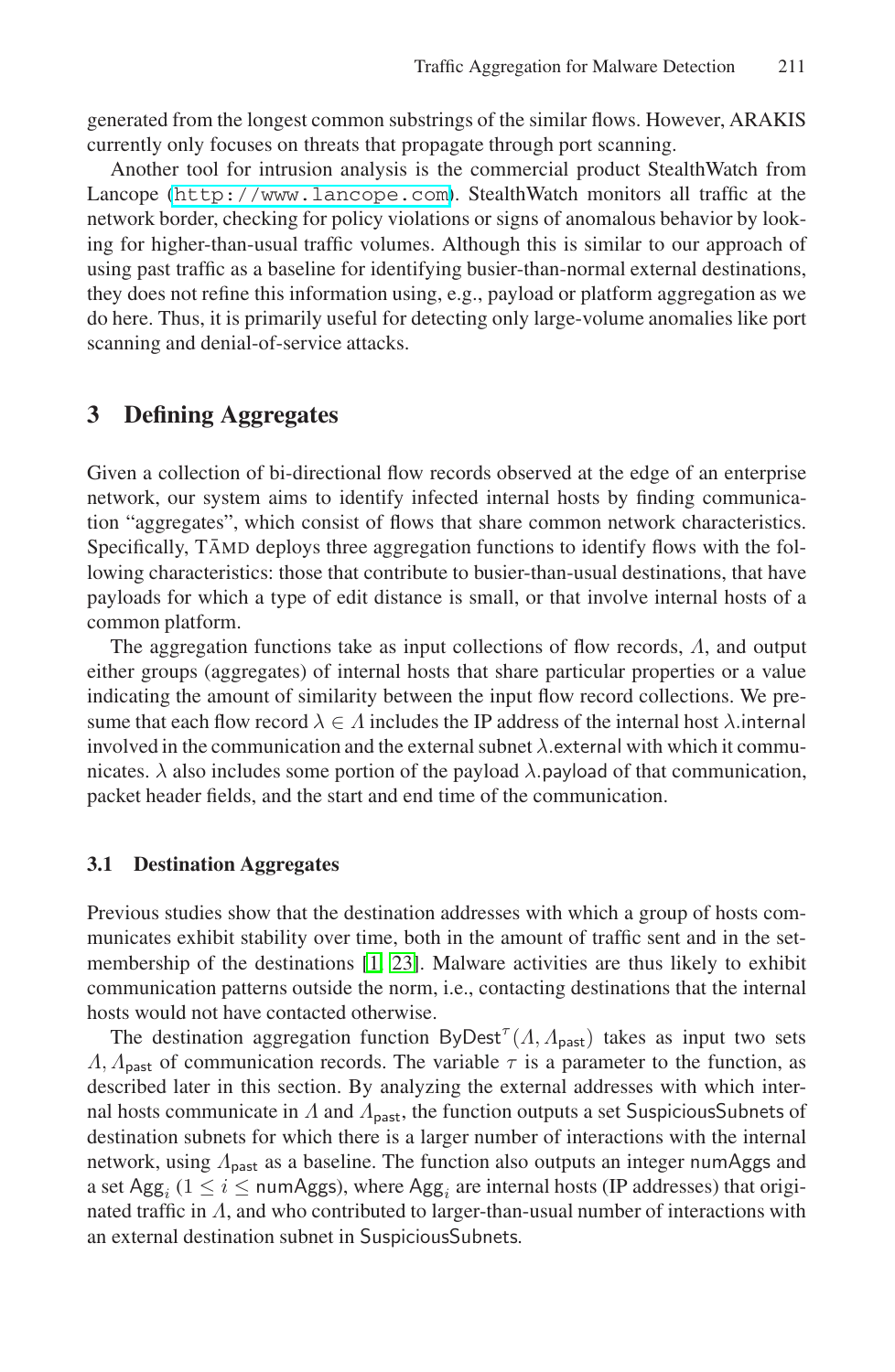At a high level, the set SuspiciousSubnets of selected "suspicious" external destinations is determined after filtering out periodic and regular activities in the communications of the network as represented in the past traffic  $\Lambda_{\text{past}}$ . External destinations observed in  $\Lambda$  that do not follow the norm, i.e., that according to  $\Lambda_{\text{past}}$  are busier than usual or have not been contacted before, are thus output in SuspiciousSubnets.

Below we describe the three processing steps in ByDest<sup> $\tau$ </sup>( $\Lambda$ ,  $\Lambda_{\text{past}}$ ): (i) Trend filtering, which selects the set of suspicious external destinations; (ii) Dimension reduction, which first characterizes each host by a vector indicating which suspicious destinations it interacted with, and then reduces the dimensionality of these vectors while preserving most of the information; and (iii) Clustering, which forms clusters of the vectors (i.e., internal hosts) by the destinations they contacted.

**Trend Filtering.** Trend filtering aims to remove regular and periodic communications from Λ, so that external destinations showing behavior outside the norm are identified. In particular, the "norm" is defined, for each external destination subnet, by the average number of internal hosts that communicate with that subnet in various periodic intervals, as recorded in  $\Lambda_{\text{past}}$ . For example, periodic patterns, such as Windows machines connecting to the Windows update server on a weekly basis or banking websites experiencing traffic spikes on pay day each month, can be inferred from  $\Lambda_{\text{past}}$ . The change in activity of a destination in  $\Lambda$  can then be measured by how much more traffic it received in Λ compared to its average values for previous time intervals in  $\Lambda_{\text{past}}$ . In the current implementation, a destination is selected to be in SuspiciousSubnets if no internal host has been seen to communicate with it for all previous periodic time intervals in  $\Lambda_{\text{past}}$ .

**Dimension Reduction.** Given SuspiciousSubnets, each internal host can be represented as a binary vector  $v = (v[1], v[2], \dots, v[k])$  for which the dimensionality k is equal to the number of destinations in SuspiciousSubnets. A dimension  $v[i]$  is set to 1 if the internal host communicated with destination  $i$  in SuspiciousSubnets (according to Λ), and 0 otherwise. However, the dimensions may be redundant or dependent on one another; e.g., retrieving a web page can cause other web servers to be contacted. To identify such relationships between the destinations and to further dimension reduction, we apply Principal Component Analysis (PCA).

PCA [\[17\]](#page-16-14) is a method for analyzing multivariate data. It enables data reduction by transforming the original vectors onto a new set of orthogonal axes, i.e., principal components, while preserving most of the original information. This is done by having each principal component capture as much of the variability in the data as possible.

While a vector originally has length equal to the number of suspicious destinations, the transformed vector after PCA has a dimensionality that is the number of selected principal components, with each dimension now representing a linear combination of the external destinations. The number of selected principal components depends on the amount of variance we want to capture in the data, denoted as the parameter  $\tau$ . The more variance to be captured, the more accurate the transformation represents the original data, but, at the same time, more principal components are needed, increasing the dimensionality.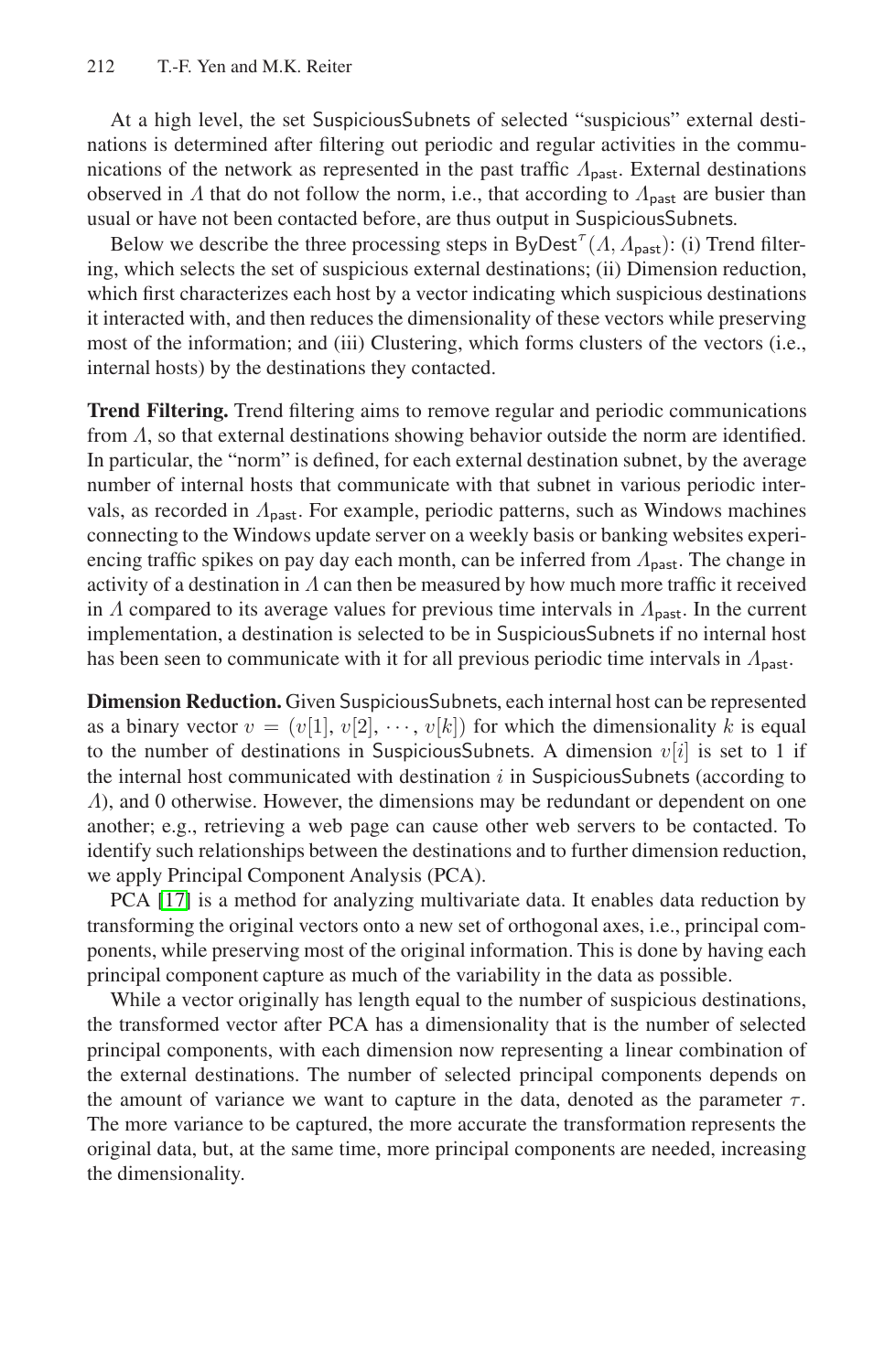**Clustering.** PCA reduces the vector dimensionality significantly, after which hosts connecting to the same combinations of destinations can be identified efficiently through clustering. ByDest<sup> $\tau$ </sup>( $\Lambda$ ,  $\Lambda_{\text{past}}$ ) forms clusters of the vectors (i.e., internal hosts) whose traffic is present in  $\Lambda$  using a K-means clustering algorithm [\[20\]](#page-16-15), which does not require the number of clusters to be known in advance.

- 1. Randomly select a vector as the first cluster hub. Assign all vectors to this cluster.
- 2. Select the vector furthest away from its hub as a new cluster hub. Re-assign all vectors to the cluster whose hub it is closest to.
- 3. Repeat step 2 until no vector is further from its hub than half of the average hub-hub distance.

Cosine distance is used for comparing vector distances, i.e., CosineDist $(v_1, v_2)$  =  $\cos^{-1}((v_1 \bullet v_2)/(|v_1||v_2|))$ , for two vectors  $v_1$  and  $v_2$ , where the symbol  $\bullet$  is the dot product between the two vectors, and  $|v_1|$  is the length of vector  $v_1$ . Cosine distance is essentially a normalized dot product of the vectors, where a particular dimension would contribute to the final sum if and only if both vectors have a nonzero value in that dimension. In our case, each vector represents a particular internal source host, and each dimension represents a linear combination of destination subnets. Cosine distance thus captures well the relationship between source hosts based on the common destinations they contacted.

Let numAggs denote the number of clusters from the above algorithm, and let  $\text{Agg}_i$  $(i = 1 \dots$  numAggs) denote the hosts whose vectors comprise the *i*-th cluster. As such,  $\text{Agg}_i$  is an aggregate of internal hosts interacting with the same busier-than-usual external subnets. Again, all of SuspiciousSubnets, numAggs and  $\{Agg_i\}_{1 \leq i \leq number}$  are output from ByDest<sup> $\tau$ </sup>( $\Lambda$ , $\Lambda$ <sub>past</sub>).

### <span id="page-6-0"></span>**3.2 Payload Aggregates**

Payload inspection algorithms for malware detection have previously focused on either modeling byte-frequency distributions (e.g., [\[38,](#page-17-0) [21,](#page-16-12) [29,](#page-17-12) [18\]](#page-16-13)), which assumes that malicious traffic should exhibit an observably different byte-frequency distribution from that of normal traffic, or substring matching (e.g., [\[42,](#page-17-15) [28\]](#page-17-14)). In contrast to these approaches, our measure of payload similarity is *edit distance with substring moves*, which we choose because it is capable of capturing syntactic similarities between strings, even if parts of one string are simply shifted or replaced. To our knowledge, ours is the first work that detects malicious traffic by computing (a type of) string edit distance between payloads, and that develops techniques to scale these computations to high data rate environments.

For two character strings  $s_1$  and  $s_2$ , EditDist $(s_1, s_2)$  is defined as the number of character insertions, deletions, substitutions, or substring moves, required to turn  $s_1$ into  $s_2$ . Given a string  $s = s[1] \cdots s[\text{len}(s)]$ , a substring move with parameters i, j, and k transforms s into  $s[1] \cdots s[i-1], s[j] \cdots s[k-1], s[i] \cdots s[j-1], s[k] \cdots s[\text{len}(s)]$ for some  $1 \le i \le j \le k \le \text{len}(s)$ . For example, swapping labeled parameters in a parameter list would be a substring move in a command string.

The payload comparison function ByPayload<sup>δEd</sup> (Λ) that we introduce for use in Section [4](#page-9-0) takes as input a set  $\Lambda$  of communication records, and outputs a value in the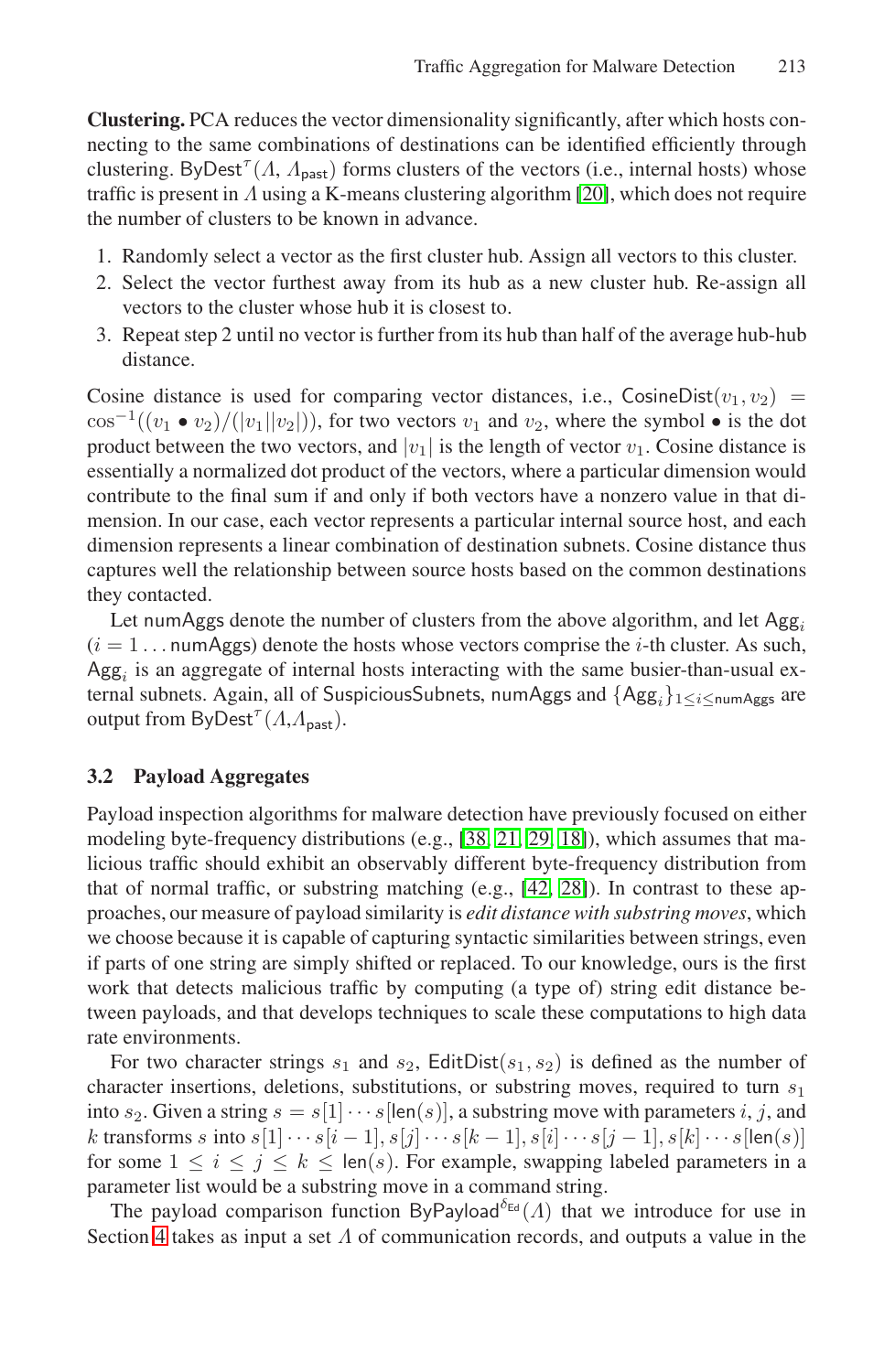range [0, 1]. It is parameterized by an edit distance threshold  $\delta_{\text{Ed}}$  that determines if communication records  $\lambda$ ,  $\lambda'$  are "close enough", i.e., if EditDist( $\lambda$ .payload,  $\lambda'$ .payload)  $\leq$ δ<sub>Ed</sub>. Its output indicates from among all pairs  $(λ, λ') ∈ Λ × Λ$  such that  $λ$ . external = λ' external (i.e., that involve the same external subnet) and λ internal  $\neq \lambda'$  internal (i.e., that are not from the same internal host), the (approximate, see below) fraction for which EditDist $(\lambda.$ payload,  $\lambda'.$ payload $)\leq\delta_{\mathsf{Ed}}.$ 

Since  $\Lambda$  can be large, computing ByPayload  $\delta$ <sup>Ed</sup> ( $\Lambda$ ) by computing EditDist( $\lambda$ .payload,  $\lambda'$  payload) for each relevant  $(\lambda, \lambda')$  pair individually can be prohibitively expensive, i.e., requiring time proportional to  $|A| \cdot |A|$ , where  $|A|$  denotes the cardinality of  $\Lambda$ . A contribution of our work is an algorithm for approximating the fraction of relevant record pairs  $(\lambda, \lambda')$  that satisfy EditDist $(\lambda.$ payload,  $\lambda'.$ payload)  $\leq \delta_{\sf Ed}$  in time roughly proportional to | $\Lambda$ | if  $\delta_{\text{Ed}}$  is small.

To perform this approximation, we first *embed* the EditDist metric within L1 distance L1Dist, where for two vectors  $v_1 = v_1[1 \dots m]$ ,  $v_2 = v_2[1 \dots m]$ , L1Dist $(v_1, v_2) = \sum_{i=1}^{m} |v_i|$  is  $v_i$  in the is we transform such a produced into a vector  $v_i$  so that if  $\sum_{i=1}^{m} |v_1[i] - v_2[i]|$ . That is, we transform each  $\lambda$  payload into a vector  $v_\lambda$  so that if EditDist( $\lambda$ .payload,  $\lambda'$ .payload)  $\leq \delta_{\text{Ed}}$  then L1Dist $(v_\lambda, v_{\lambda'}) \leq \delta_{\text{L1}}$  for a known value δL1. We do so using an algorithm due to Cormode et al. [\[8\]](#page-16-0) called *Edit Sensitive Parsing* (ESP). For this algorithm, the ratio of  $\delta_{L1}$  over  $\delta_{Ed}$  is bounded by  $O(\log n \log^* n)$ , where *n* is the length of  $\lambda$ .payload.<sup>[1](#page-7-0)</sup> In our evaluation in Section [5,](#page-10-0)  $n = 64$  and we set  $\delta_{L1} =$  $\delta_{\text{Ed}} \cdot \log_{10} 64.$ 

The embedding of EditDist into L1Dist is essential to our efficiency gains, since it enables us to utilize an approximate nearest-neighbor algorithm called *Locality Sensitive Hashing* (LSH) [\[10\]](#page-16-16) to find vectors (and hence payload strings) near one another in terms of L1Dist (and hence in terms of EditDist), in time roughly proportional to  $|A|$ . Briefly, LSH hashes each vector using several randomly selected hash functions; each hash function maps the vector to a *bucket*. LSH ensures that if  $L1Dist(v_1, v_2) \le \delta_{L1}$ , then the buckets to which  $v_1$  and  $v_2$  are hashed will overlap with high probability (and will overlap with much lower probability if not), where probabilities are taken with respect to the random selection of the hash functions. Consequently, we hash  $v_{\lambda}$  for each  $\lambda\in\varLambda,$  and explicitly confirm that EditDist $(\lambda.$ payload,  $\lambda'.$ payload)  $\leq\delta_\mathsf{Ed}$  only for pairs  $(\lambda, \lambda')$  for which  $v_{\lambda}$  and  $v_{\lambda'}$  hash to at least one overlapping bucket.

While edit distance may not be meaningful for encrypted messages, we can generalize the payload comparison function to define encrypted payload (e.g., detected by its entropy) as "similar". Exploring payload aggregation using other metrics is part of ongoing work; see Section [6.](#page-14-0)

### <span id="page-7-1"></span>**3.3 Platform Aggregates**

Forming traffic aggregates based on platform can be useful in identifying malware infections that are platform dependent. That is, suspicious traffic common to a collection of hosts becomes even more suspicious if the hosts share a common software platform.

Much host platform information can be inferred from traffic observed passively. Passive tools, unlike active fingerprinting tools like Nmap (<http://insecure.org>),

<span id="page-7-0"></span><sup>1</sup> log<sup>∗</sup> n denotes the *iterated logarithm* of n, i.e., the number of times the logarithm must be iteratively applied before the result is less than or equal to one.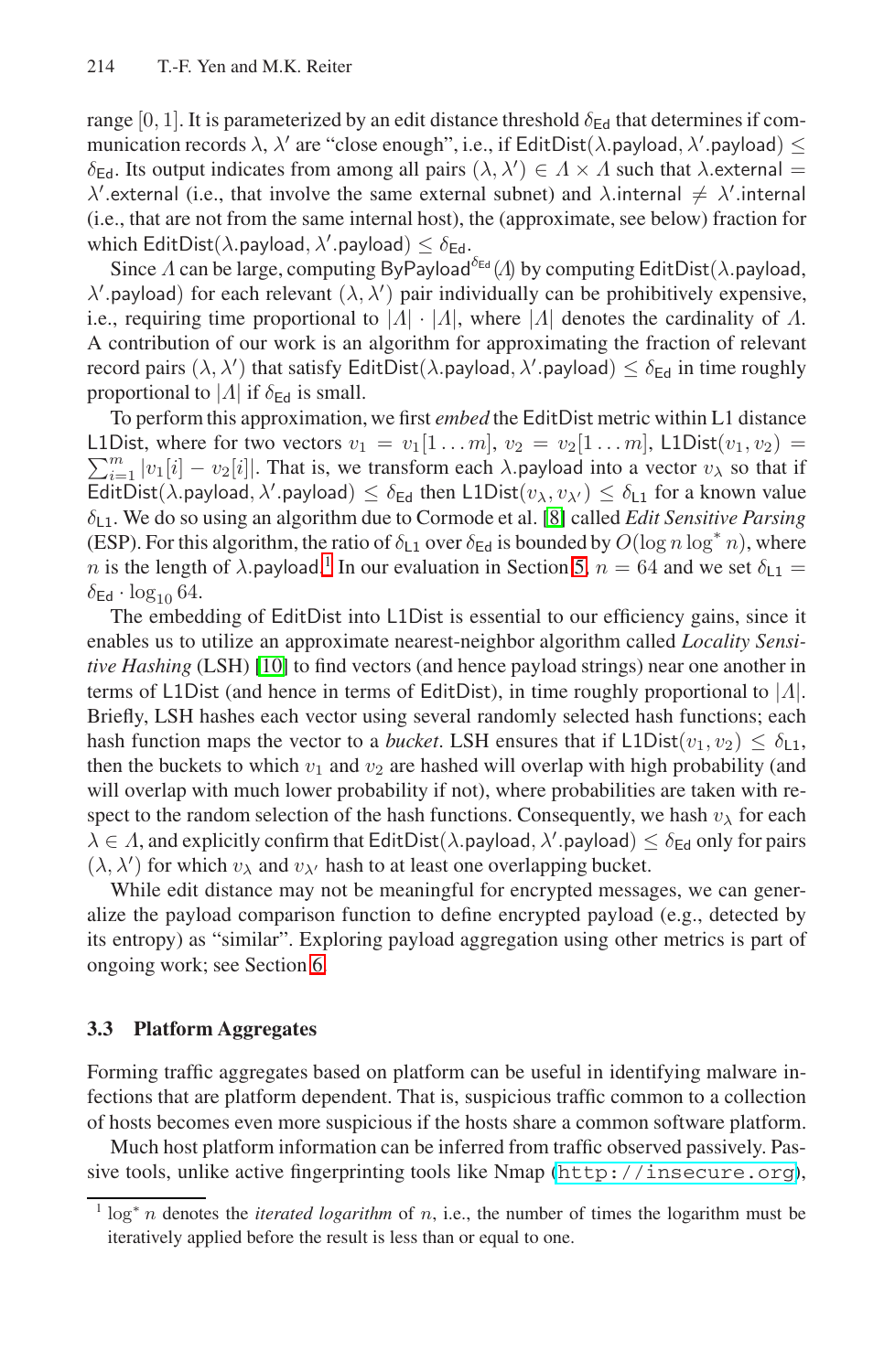do not probe hosts, but rather listen silently. The most comprehensive passive operating system fingerprinting tool of which we are aware is p0f ([http://lcamtuf.](http://lcamtuf.coredump.cx/p0f.shtml) [coredump.cx/p0f.shtml](http://lcamtuf.coredump.cx/p0f.shtml)), which extracts various IP and TCP header fields from SYN packets and uses a rule-based comparison algorithm. However, p0f cannot be applied to traffic traces in the flow-record format available to us (see Section [5\)](#page-10-0), since most individual packet information (including for SYN packets) is not retained.

At the time of this writing,  $T\bar{A}MD$  employs two heuristics for fingerprinting internal host operating systems passively. The first employs time-to-live (TTL) fields witnessed at the network border in packets from internal hosts. It is well-known that in many cases, different operating system types select different initial TTL values (e.g., see [http://](http://secfr.nerim.net/docs/fingerprint/en/ttl_default.html) [secfr.nerim.net/docs/fingerprint/en/ttl](http://secfr.nerim.net/docs/fingerprint/en/ttl_default.html) default.html). With a detailed map of the internal network, the observed TTL values can be used to infer the exact initial TTL value and so narrow the possibilities for operating system the host is running. However, a detailed map is typically unnecessary, as routes in most enterprise networks are sufficiently short that witnessing TTLs of packets as they leave the network enables the initial TTL values to be inferred well enough.

The second heuristic employed in  $T\bar{A}MD$  watches for host communications characteristic of a particular operating system platform. For example, Windows machines connect to the Microsoft time server by default during system boot for time sychronization, and the FreeBSD packages FTP server is more likely to be accessed by FreeBSD machines to install software updates. Once characteristic communications for platforms are identified, TAMD can monitor for these to learn the platform of an internal host.

There are at least three limitations of such passive fingerprinting approaches for our purposes. First, DHCP-assigned IP addresses can be assigned to hosts with different operating systems over time, leading to inconsistent indications of the host operating system associated with an IP address. This suggests that  $T\bar{A}MD$  should weigh recent indications more heavily than older (and hence potentially stale) indications. Second, a machine with a compromised kernel could, in theory, alter its behavior to masquerade as a different operating system. In the absence of a possible IP address reassignment (e.g., for address ranges not assigned via DHCP), such a shift in behavior should itself be detectable evidence that a compromise may have occurred. In general, however, this limitation is intrinsic to *any* fingerprinting technique, passive or active, except those based on attestations from trusted hardware (e.g., TCG's Trusted Platform Module, <https://www.trustedcomputinggroup.org/groups/tpm/>). While we are unaware of malware that employs such a masquerading strategy, should platformbased aggregation for malware detection become commonplace, such systems would presumably need to migrate to attestation-based platform identification as it matures, in order to detect kernel-level compromises. User-level compromise should not affect platform-based aggregation using conventional fingerprinting techniques, however. The third limitation to forming aggregates based on platform is that it is likely for an enterprise to have the majority of its hosts running the same operating system. Thus ByPlatform would be more effective for networks with a diverse host population; for example, in a university setting.

Presently TAMD uses the aforementioned heuristics based on TTL values and communication with characteristic sites to identify platforms. For use in Section [4,](#page-9-0) we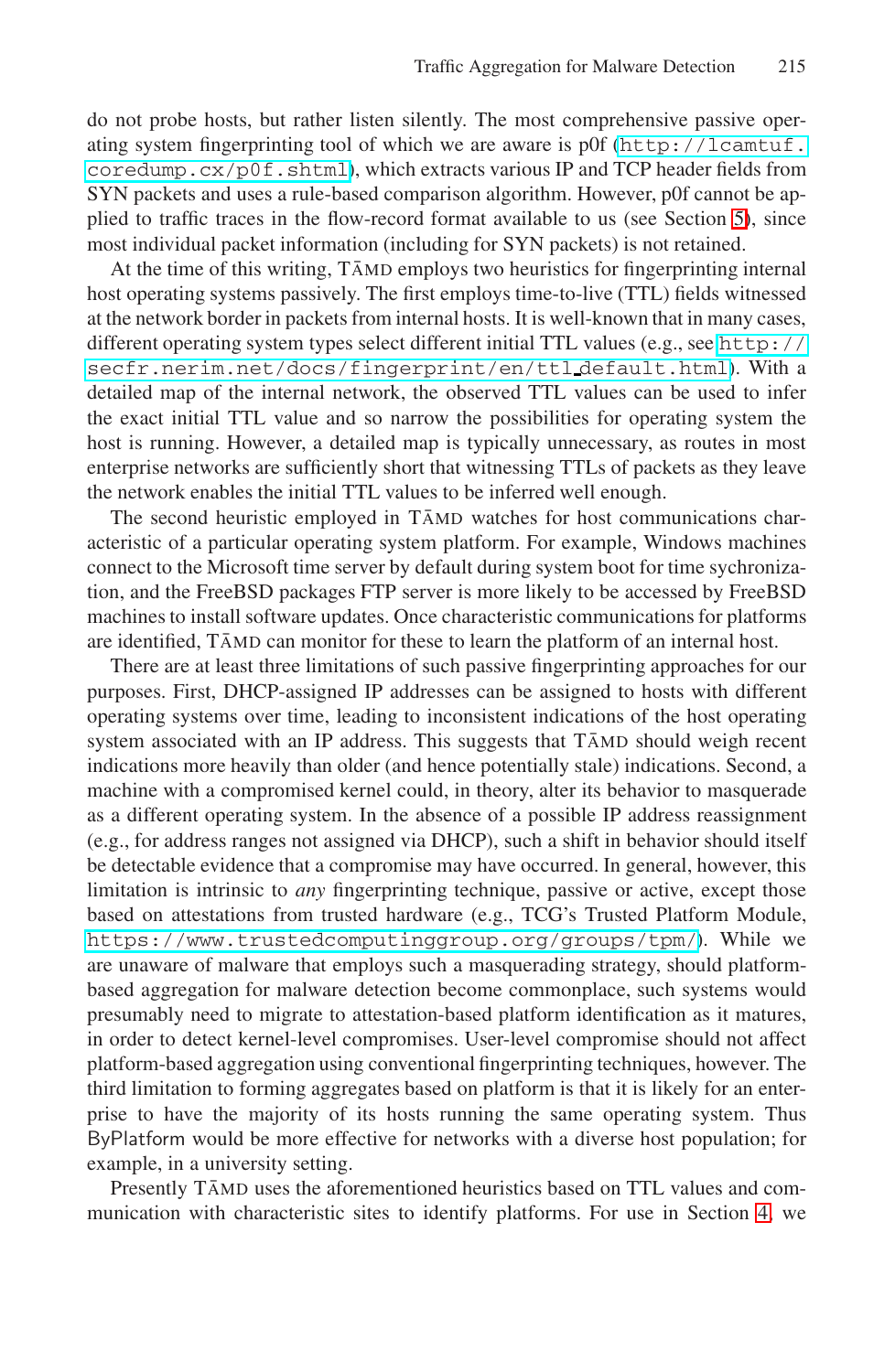embody this in a function ByPlatform $(A)$  that returns the largest fraction of internal hosts in  $\Lambda$  (i.e., among the hosts  $\{\lambda \text{.internal} : \lambda \in \Lambda\}$ ) that can be identified as having the same operating system, based on these heuristics applied to the traffic records Λ.

# <span id="page-9-0"></span>**4 Example Configuration**

In this section, we detail a configuration of  $T\bar{A}MD$  that identifies internal hosts infected by malware by employing the functions described in Section [3.](#page-4-0) This configuration identifies platform-dependent malware infections that report to common sites, e.g., IRC channels for receiving commands, public servers for downloading binaries, denial-ofservice victims to attack, or database servers for uploading stolen information. This configuration is based on several observations about such malware:

- <span id="page-9-1"></span>O1. For even moderately aggressive malware, it is rarely the case that only a single victim exists in a large enterprise network, and so we hypothesize that stealthy malware is likely to generate traffic that appears within the same, coarse window of time (e.g., within the same hour) from multiple infected hosts. Moreover, we would expect that the controller site is located in a subnet that would not be a common one with which benign hosts interact, as major services with substantial client populations are typically better managed. As such, malware interacting with the controller site should generate a noticeable increase in the number of interactions with the controller's subnet in that window of time.
- <span id="page-9-2"></span>O2. We expect that the multiple instances of the malware communication to the controller site would be syntactically similar to each other, since the malware instances are communicating using the same protocol, and likely to be receiving or responding to similar commands.
- <span id="page-9-3"></span>O3. In the case of platform-dependent malware, the malware communications to the controller site will involve internal hosts all having the same host platform.

Using these observations, we have assembled the aggregation functions described in Section [3](#page-4-0) into an algorithm FindSuspiciousAggregates to identify such malware infec-tions, shown in Figure [1.](#page-10-1) The input to this function is a set  $\Lambda$  of traffic records observed in a fixed time interval (e.g., one hour) at the border of the network, and a set  $\Lambda_{\text{past}}$  of records previously observed at the border of the network. FindSuspiciousAggregates assembles and returns (in line [108\)](#page-10-2) a set SuspiciousAggregates comprised of suspicious aggregates, where each aggregate is a set of internal hosts (IP addresses) that is suspected of being infected by malware.

FindSuspiciousAggregates first exploits observation [O1,](#page-9-1) using  $ByDest^{\tau}$  from Section [3.1](#page-4-1) to find suspicious external subnets SuspiciousSubnets responsible for noticeably greater communication with the monitored network than in the past, and to find aggregates  $\{Agg_i\}_{1 \leq i \leq \text{numAggs}}$ , each of which includes internal hosts that interacted with one or more of these subnets. In line with observation [O2,](#page-9-2) each aggregate is tested in line [105](#page-10-3) to determine if distinct hosts in the aggregate communicate with suspicious subnets using similar payload. Finally, as motivated by observation [O3,](#page-9-3) for each aggregate that has survived these tests, the platforms of the hosts in the aggregate are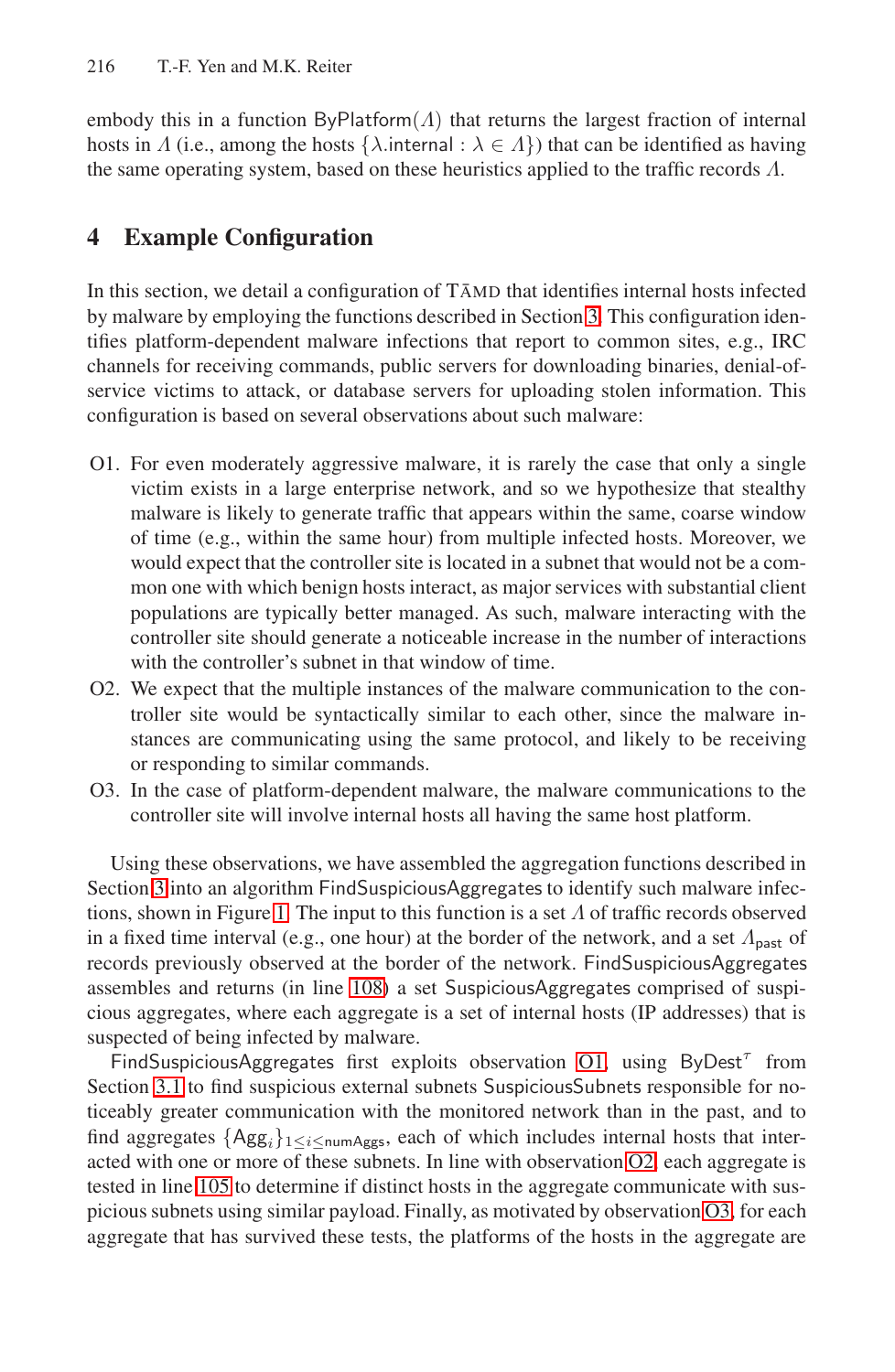<span id="page-10-4"></span><span id="page-10-3"></span>FindSuspiciousAggregates $(A, A_{\text{past}})$ 100: SuspiciousAggregates  $\leftarrow \emptyset$ 101: (SuspiciousSubnets, numAggs,  $\{Agg_i\}_{1 \leq i \leq \text{numAggs}}$ ) ← ByDest<sup> $\tau$ </sup>( $\Lambda$ ,  $\Lambda_{\text{past}}$ ) /∗ Form aggregates by external subnet ∗/ 102: **for**  $i = 1 \dots$  numAggs **do** 103:  $\Lambda_i \leftarrow \{\lambda \in \Lambda : \lambda \text{.internal} \in \text{Agg}_i\}$  /\* Traffic from hosts in Agg<sub>i</sub> \*/ 104:  $\Lambda_i^{\text{sup}}$  ← { $\lambda \in \Lambda_i$  :  $\lambda$ . external ∈ SuspiciousSubnets} /∗ Traffic from hosts in  $\text{Agg}_i$  to suspicious subnets  $\ast$ / 105: **if** ByPayload<sup> $\delta$ Ed</sup>  $(\Lambda_i^{\text{susp}}) > 0.3$  then /∗ Keep if traffic to same external subnet is self-similar ∗/ 106: **if** ByPlatform $(\Lambda_i^{\text{supp}}) > 0.9$  then /∗ Keep if most of aggregate consists of one platform ∗/ 107: SuspiciousAggregates ← SuspiciousAggregates ∪ {Agg<sub>i</sub>} 108: **return** SuspiciousAggregates

<span id="page-10-6"></span><span id="page-10-5"></span><span id="page-10-2"></span><span id="page-10-1"></span>**Fig. 1.** The function used to find suspicious aggregates in the example construction given in Section [4.](#page-9-0) ByDest<sup> $\tau$ </sup> (line [101\)](#page-10-4), ByPayload<sup> $\delta$ Ed</sup> (line [105\)](#page-10-3), and ByPlatform (line [106\)](#page-10-5) are defined in Sections [3.1,](#page-4-1) [3.2](#page-6-0) and [3.3,](#page-7-1) respectively.

inferred using ByPlatform and, if the aggregate is adequately homogenous (line [106\)](#page-10-5), then it is added to SuspiciousAggregates (line [107\)](#page-10-6).

There are numerous constants in Figure [1](#page-10-1) that we have chosen on the basis of our evaluation that we will present in Section [5.](#page-10-0) These constants include  $\tau = 90\%$  or  $95\%$ for ByDest<sup> $\tau$ </sup>, 0.3 in line [105](#page-10-3) and 0.9 in line [106.](#page-10-5) In addition, as we will describe in Section [5,](#page-10-0) the data on which we perform our evaluation includes 64 bytes of payload per record  $\lambda$ , for which we found  $\delta_{\text{Ed}} = 15$  to be an effective value. However, we emphasize that all of these constants can be adjusted in order to make this configuration of TAMD more conservative or liberal in its selection of suspicious aggregates, and we plan to continue evaluation of the alternatives in ongoing work. That said, in Section [5,](#page-10-0) we show that with traffic generated from real spyware and bot instances, and traces from real bots captured in a honeynet, this configuration of  $T\bar{A}MD$  was able to reliably extract malware traffic from all traffic passing the edge of a university network, while the number of other aggregates reported is very low. This reliability is achieved even in tests where the number of simulated infected hosts comprise only about 0.0097% of the total number of internal hosts in the network, calculated as the maximum number of internal IP addresses observed communicating in any one hour period during our data collection (see Section [5\)](#page-10-0), which was over 33,000.

## <span id="page-10-0"></span>**5 Evaluation**

We present an evaluation of the particular configuration of  $T\overline{A}MD$  described in Section [4,](#page-9-0) using traffic from real spyware and bot instances, which are overlaid onto flow records recorded at the edge of a campus network. The performance of TAMD as observed in this evaluation is described in Appendix [C.](#page-19-0)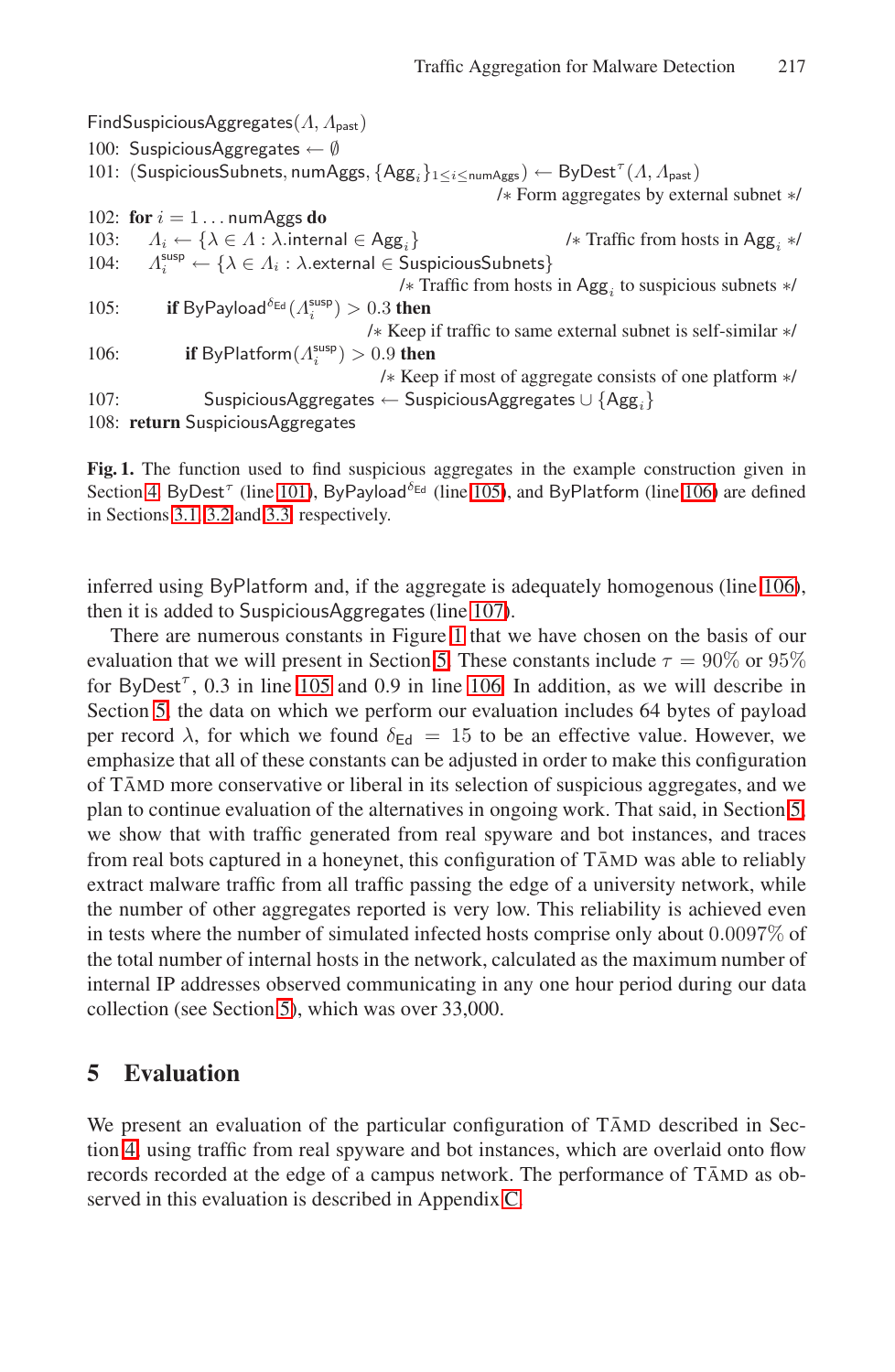### <span id="page-11-3"></span>**5.1 Data Collection**

Our network traffic traces were obtained from the edge routers on the Carnegie Mellon University campus network, which consists of two /16 subnets. The packets are organized into bi-directional flow records by Argus (Audit Record Generation and Utilization System, <http://www.qosient.com/argus>), which is a real time flow monitor based on the RTFM flow model [\[5,](#page-16-17) [16\]](#page-16-18). Argus inspects each packet and groups together those with the same attribute values into one bi-directional record. In particular, TCP and UDP flows are identified by the 5-tuple (source IP address, destination IP address, source port, destination port, protocol)<sup>[2](#page-11-0)</sup>, and packets in both directions are recorded as a summary of the communication, namely, an Argus flow record.

The fields extracted from Argus records are listed in Table [1.](#page-11-1) The rate of the traffic from the edge of our campus network is about 5000 flow records per second. The traces were collected for

**Table 1.** Extracted Flow Fields

<span id="page-11-1"></span>

| <b>IP</b> Header | <b>Transport Header</b>                | Flow Attribute    |
|------------------|----------------------------------------|-------------------|
| Source IP        | Source Port                            | <b>Byte Count</b> |
|                  | <b>Destination IP Destination Port</b> | Packet Count      |
| Protocol         | TCP Sequence Number Payload (64 bytes) |                   |
| TTL.             | <b>TCP Window Size</b>                 |                   |

three weeks in November and December 2007. In our evaluation, we focused on TCP and UDP traffic.

We also obtained network traffic traces for several malware. The malware traces used for testing are grouped into two sets, Class-I and Class-II, as described below.

**Class-I Traces.** We obtained four instances of malware from the internet: Bagle, IR-Cbot, Mybot and SDbot, and collected their traffic by infecting virtual machines hosts with each malware. The virtual hosts were all running the Windows XP Professional operating system with the same VMWare image file. Each run of traffic collection is one hour long, and includes the communications from eight instances of Bagle, three instances of IRCbot, five instances of Mybot, or five instances of SDbot. These numbers of instances were chosen to represent a very small fraction of the total campus hosts, specifically at most 0.0097% based upon the number of campus hosts observed sending traffic in the busiest hour, which has over 33,000 distinct IP addresses. The characteristics of these malware are described in Appendix [A.](#page-18-0)

For testing, we overlaid flows from these malware instances onto one hour of our recorded campus network traffic, and assigned the malware traffic to originate from randomly selected internal hosts observed to be active during that hour. This makes our testing scenario much more realistic, since the internal hosts to be identified still exhibit their normal connection patterns, in addition to subtle malware activities.

**Class-II Traces.** We also obtained network traces of botnets gathered from honeynets, including an IRC-based Spybot, a HTTP-based botnet (similar to the Bobax worm<sup>3</sup>),

<span id="page-11-0"></span><sup>&</sup>lt;sup>2</sup> Since Argus records are bi-directional, the source and destination IP addresses are swappable in the logic that matches packets to flows. However, the source IP address in the record is set to the IP address of the host that initiated the connection.

<span id="page-11-2"></span><sup>3</sup> <http://www.secureworks.com/research/threats/bobax/>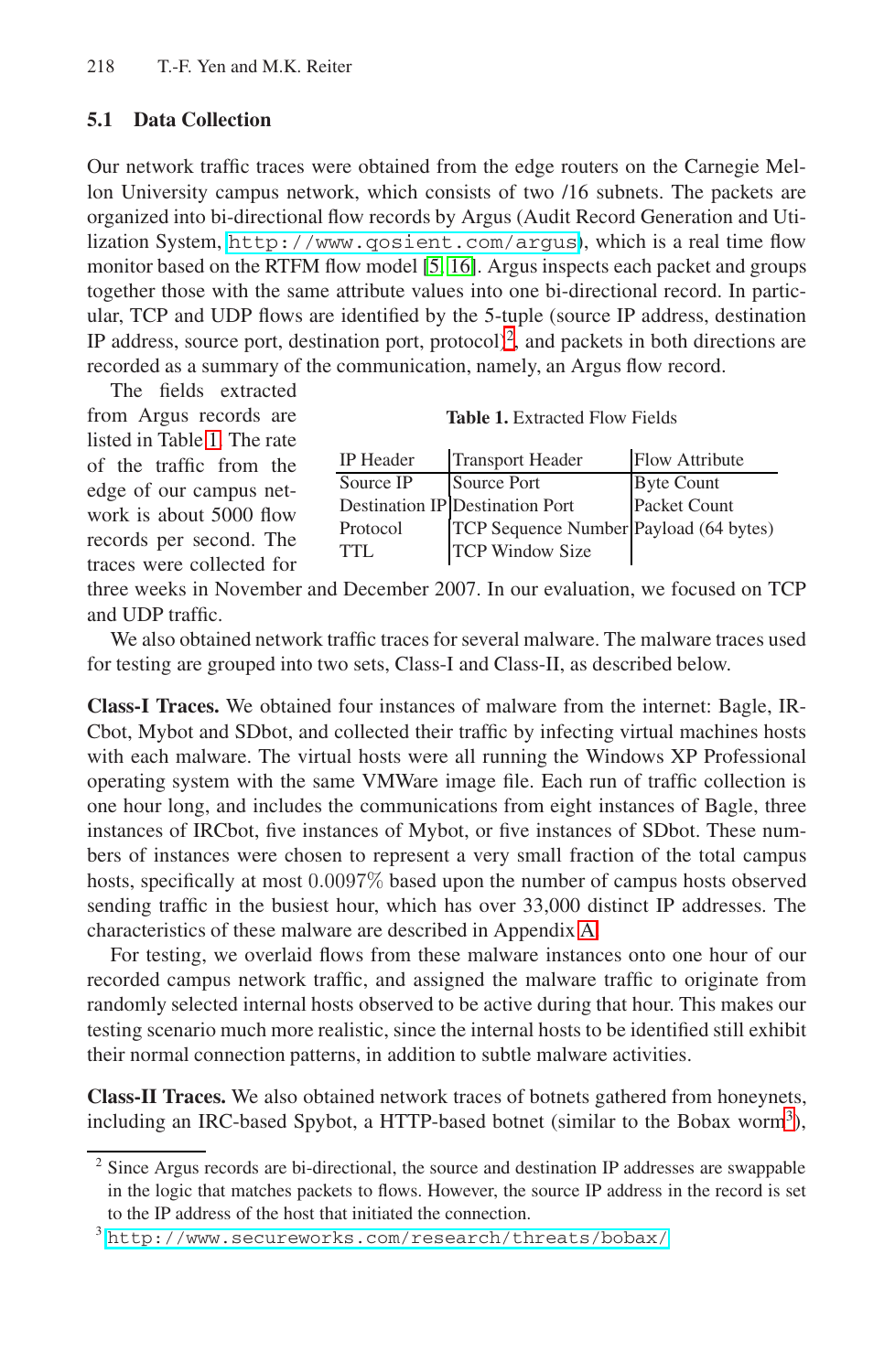and a large IRC botnet captured in the wild. The Spybot trace contains communications from four bots for the duration of 32 minutes; the HTTP-bot trace contains communications from four bots over the course of three hours; and the large botnet trace contains traffic from more than three hundred bots over seven minutes.

These botnet traces were then overlaid onto each hour of our recorded campus traffic, in the same way as the Class-I traces. For the trace that spans multiple contiguous hours, i.e., the HTTP botnet trace, we overlaid it onto the same number of contiguous hours in the campus network traffic, performed analysis on each of the hours "covered" by the malware trace, and reported the hour that  $T\bar{A}MD$  detected the malware aggregate. This time window was then shifted by one hour, and the experiment repeated until we reached the end date of our campus traffic collection.

In our initial tests, we found that these malware-infected hosts were obscured by certain unknown hosts with highly unusual behavior, which turned out to be PlanetLab (<http://www.planet-lab.org>) and Tor (<http://tor.eff.org>) nodes. The experience of identifying these hosts and their exclusion from our dataset for the experiments reported in Section [5.2](#page-12-0) is described in Appendix [B.](#page-18-1) In practice, a system administrator can remove such hosts known for unusual behavior prior to performing analysis using TAMD.

#### <span id="page-12-0"></span>**5.2 Detecting Malware**

As described in Section [5.1,](#page-11-3)  $T\bar{A}MD$  was given all TCP and UDP traffic collected at the edge of our university network in hourly batches, overlaid with malware traffic assigned to randomly selected internal hosts. The same analysis steps were repeated for each hour over three weeks in November and December 2007.

The granularity of external destinations was set to be /24 subnets. While the communication records from the current hour were given to FindSuspiciousAggregates as  $\Lambda$ , the set  $\Lambda_{\text{past}}$  was selected from communication records in the past (specifically, from the beginning of our traffic collection dating to the first week of September 2007) that represented the general trend and the periodicity in the traffic. Specifically,  $\Lambda_{\text{past}}$  consisted of traffic from, in reference to the time frame for  $\Lambda$ , (i) the same hour from the same days of the week, (ii) the same hour from the same days of the month, (iii) the same hour from the previous two days, and (iv) the previous two hours. For example, if  $\Lambda$  consists of traffic from 2 to 3 PM on Wednesday, November 28th, then  $\Lambda_{\text{past}}$  will include traffic from 2 to 3 PM every Wednesday before that, from 2 to 3 PM in the previous two days (November 27th and 26th), and from 12 to 2 PM on November 28th.

In all experiments,  $T\overline{A}MD$  was able to identify all the infected hosts (with the exception of the Class-II large IRC trace, as described later) while the number of additional aggregates reported was only about 1.23 per hour on average. For the Class-II HTTPbotnet trace that spans multiple hours, TAMD always detected the infected hosts in the very first hour. For the case of the Class-II large IRC botnet trace, which contains 340 infected bots, TAMD was able to identify  $87.5\%$  of the bots on average, and these bots were all grouped in a single aggregate. We suspect that the reason not every bot in the botnet was detected is due to the randomness in our choice of selected internal hosts to which the malware traffic was assigned, such that a selected internal host that was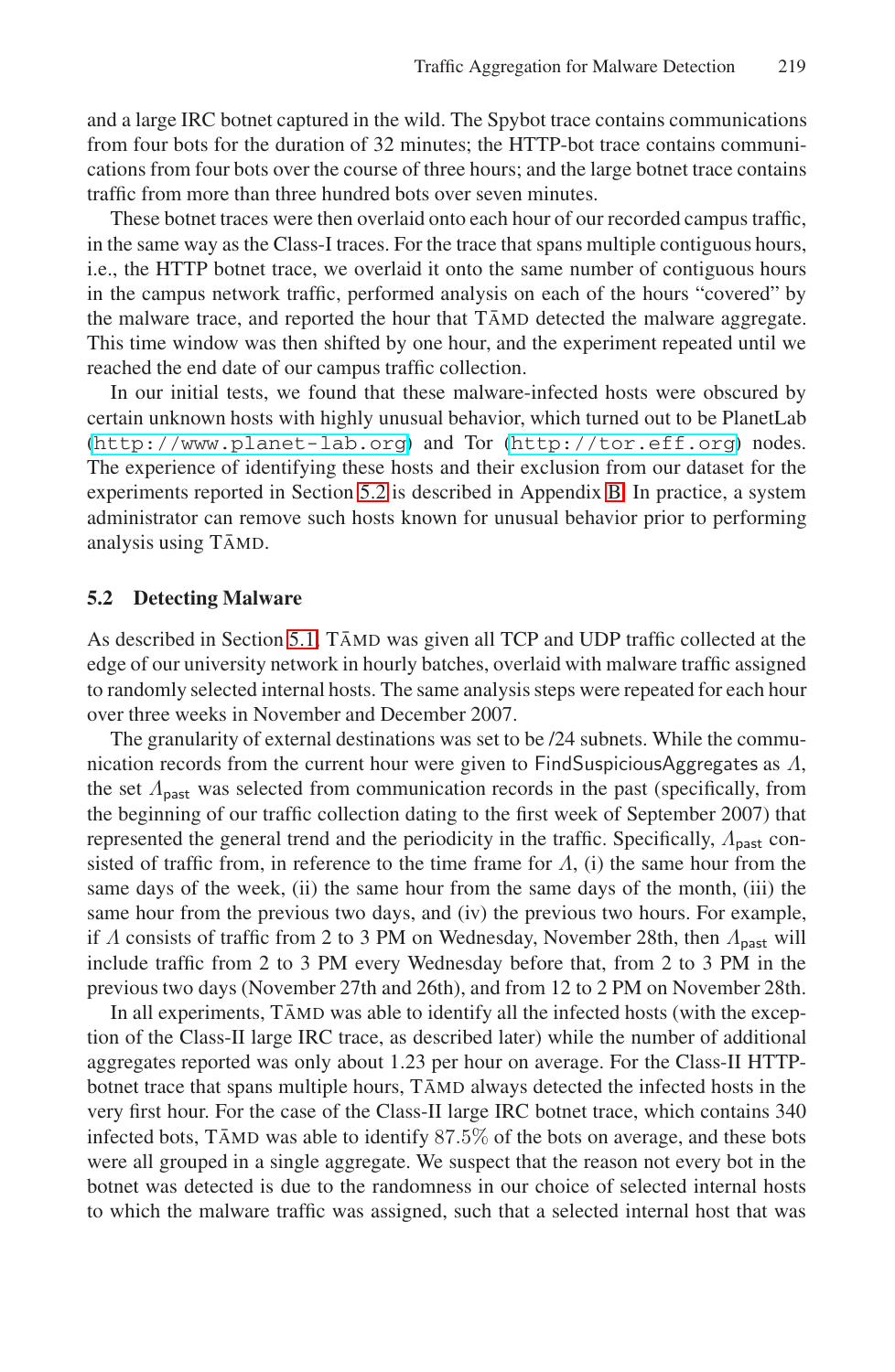

**Fig. 2.** Mean number of aggregates ( $\pm$  std. dev.) remaining after each function in Figure [1](#page-10-1)

<span id="page-13-0"></span>also contacting other suspicious subnets (not relevant to the botnet) is likely to bias the dimension reduction and clustering algorithms.

Figure [2](#page-13-0) shows for each malware experiment (the rows), the number of aggregates remaining after applying each aggregation function (the columns), averaged over all test hours. The number of aggregates is reduced after each aggregation function, as they become more refined to satisfy multiple characteristics. The single aggregate consisting solely of infected hosts was always identified, in every malware experiment. As shown in the figure, even for homogeneous networks where the majority of internal hosts are of the same platform, applying ByDest<sup> $\tau$ </sup> and ByPayload<sup> $\delta_{Ed}$ </sup> would still yield good results.

### **5.3 Unknown Aggregates**

As indicated in Figure [2,](#page-13-0) our methodology detected a small number of unknown aggregates (about 1.23 per hour, on average) in addition to the one aggregate of infected hosts that we overlaid on the trace. We found that some of these same unknown aggregates regularly appeared for that hour of input data, across different malware experiments. Further investigation based on the 64 bytes of flow payload available to us, port numbers, and protocol field (for privacy reasons, the IP addresses were anonymized), showed that these aggregates included NetBIOS messages on port 137, DNS name server queries, SMTP connection timeout messages, and advertising-related HTTP requests; several of these suggest that additional investigation may be warranted. Others included connections to online game servers and large flows over high-order ports, which we suspect to be peer-to-peer (P2P) transfers. All of these aggregates consisted of internal hosts contacting rare sites, and often consisted of less than five hosts sharing one or two common destination subnets.

In theory, a group of internal hosts visiting a new popular website (i.e., the "slashdot" effect) could also form an aggregate. However, it is unlikely that all of the hosts would come from the same platform, and in our experiments, we believe we saw very few such aggregates. We thus believe that  $T\bar{A}MD$  is a useful data reduction tool for malware identification.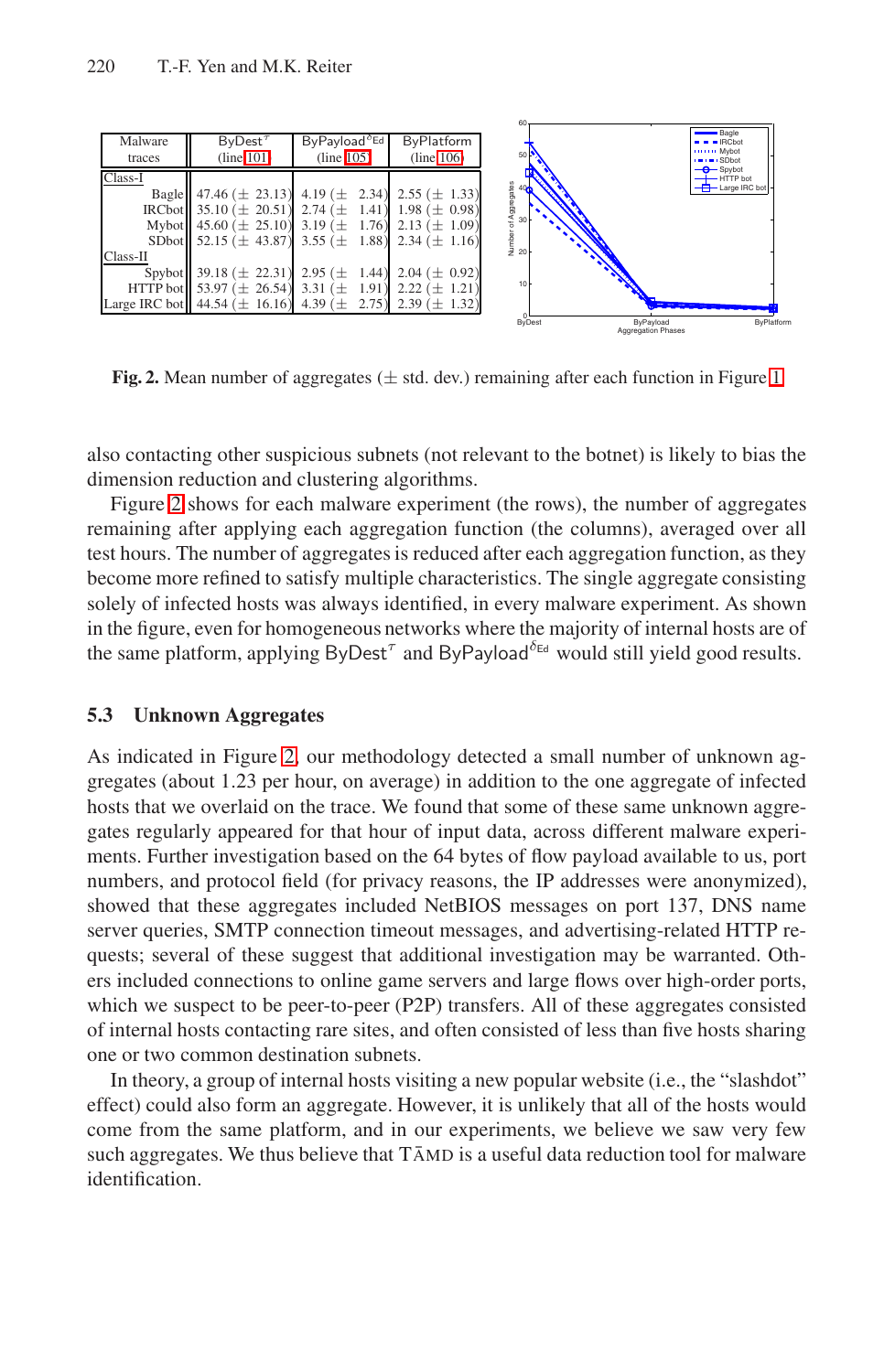### <span id="page-14-0"></span>**6 Discussion and Ongoing Work**

Approaches by which malware writers might attempt to avoid detection by our techniques include encrypting their malware traffic, so that our payload comparisons will be ineffective. To accommodate encryption, our techniques can be generalized to define encrypted content (which itself is generally easy to detect) as "similar"; we are exploring the impact of this adaptation in ongoing work. Malware writers could go further and have their malware communicate steganographically, though at the cost of greater sophistication and lower bandwidth. Detecting steganographic communication is itself an active area of research (e.g., [\[31\]](#page-17-18)) from which  $T\bar{A}MD$  could benefit.

A second way that malware writers could try to avoid detection by  $T\bar{A}MD$  is with alternative botnet architectures. Although the vast majority of spyware and botnets found today use a centralized IRC command-and-control server, other botnet architectures have been reported, such as P2P botnets (Phatbot<sup>4</sup>, Trojan.Peacomm bot [\[12\]](#page-16-19), Sinit P2P trojan<sup>[5](#page-14-2)</sup>) or HTTP-based botnets (Clickbot.A [\[9\]](#page-16-20)). Still others have been proposed, such as hybrid P2P and centralized botnets [\[41,](#page-17-19) [43\]](#page-17-20).

Even among these alternative architectures, a large number exhibit characteristics that we believe should be detectable via FindSuspiciousAggregates in Section [4.](#page-9-0) For example, Trojan.Peacomm bots, while using a P2P network to transfer addresses of compromised web servers among them, still connect to these web servers to download malicious executables for sending spam or performing DoS attacks. This activity of collectively contacting web servers matches the behavior that our techniques successfully detected in our evaluations. The same detection method can also be applied to HTTPbased bots, such as Clickbot.A [\[9\]](#page-16-20), which commit click frauds by having bots connect to a compromised web server for a list of websites and search keywords, or for a URL to download updated bot versions. Vogt et al. [\[41\]](#page-17-19) suggested a "super-botnet", where the botnet is composed of individual smaller centralized botnets, and the controllers from each smaller botnet peer together in a P2P network. Since the individual smaller botnets still use a centralized architecture, this should be still be detectable via our techniques. Wang et al. [\[43\]](#page-17-20) proposed a hybrid P2P botnet where each bot maintains its own peer list and polls other bots periodically for new commands. However, in order to monitor the IP address and resources of each individual bot, the botnet supports a command by which the botmaster can solicit all bots to report to a specific compromised server. Again, this behavior should be detectable by FindSuspiciousAggregates.

That said, some P2P bots avoid contacting a common server for the transfer of executables or other tasks, such as Phatbot and the Sinit trojan. While Phatbots find peers by registering themselves as Gnutella clients, the Sinit trojan sends out random probes for peer discovery. In both cases, forming aggregates based on payload similarity should remain effective, provided that similarity is generalized as described above to accommodate encrypted traffic (which Phatbot utilizes). Similarly, platform-based aggregation should also be effective, as both are platform-dependent. We are evaluating these directions in ongoing work, as well as alternative aggregation methods to help identify these types of malware.

<sup>4</sup> See <http://www.secureworks.com/research/threats/phatbot>

<span id="page-14-2"></span><span id="page-14-1"></span><sup>5</sup> See <http://www.secureworks.com/research/threats/sinit>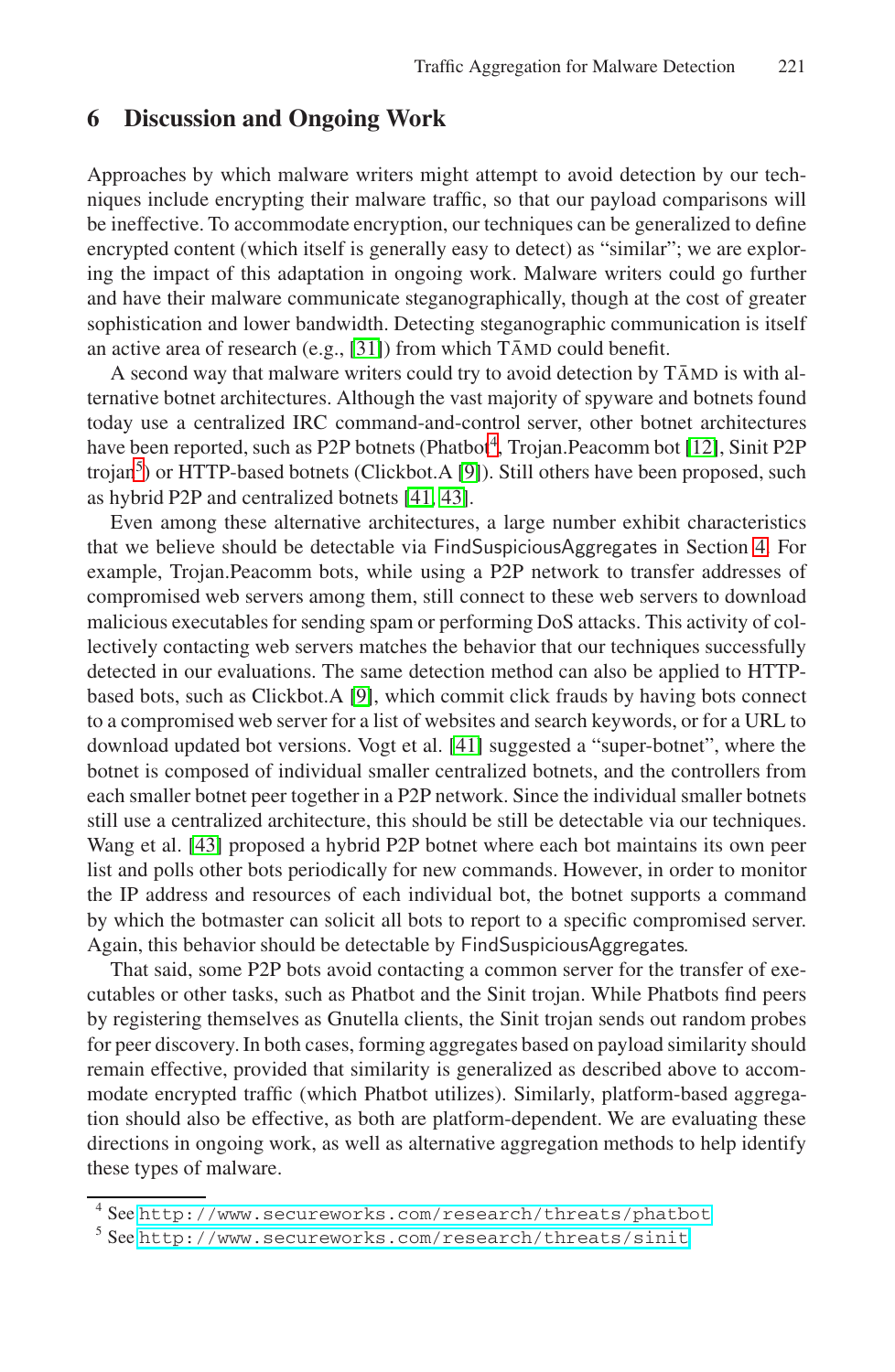# **7 Conclusion**

In this paper, we presented  $T\bar{A}MD$ , a system that identifies hosts within a network that are possibly infected by stealthy malware by finding those that share common and unusual network communications. TAMD employs three aggregation functions to group hosts based on the following characteristics. First, the destination aggregation function, ByDest<sup> $\tau$ </sup>, forms aggregates of internal hosts that contact the same combination of busier-than-usual external destinations. A binary vector is formed for each internal host, with each dimension representing one of the selected external destinations. The vectors are processed by PCA for dimension reduction, and clustered by K-means clustering. New clusters are selected as those that do not conform to preceding communication patterns. Second, the payload aggregation function, ByPayload $\delta_{\text{Ed}}$ , identifies communications with similar payloads in terms of a type of edit distance. This is done by first embedding the payload strings into vectors in L1 space, and then finding close vectors by an approximate nearest-neighbor algorithm. Third, the platform aggregation function, ByPlatform, forms aggregates that involve hosts running on common platforms, as inferred using TTL values or platform-specific sites to which they connect.

We detailed a configuration of  $T\bar{A}MD$  that employs these functions in combination to identify platform-dependent malware infections that report to common sites. A common site might be an IRC channel for receiving commands, a public webserver for downloading binaries, a denial-of-service victim they are instructed to attack, or a database server for uploading stolen information, as is typical of most bots and spyware. Our experiments showed that, with traffic generated from real spyware and bot instances, this configuration of  $T\bar{A}MD$  reliably extracted malware traffic from all traffic passing the edge of a university network, while the number of other aggregates reported is very low. This is achieved even in tests where the number of simulated infected hosts comprised only about 0.0097% of over 33,000 internal hosts in the network.

### **Acknowledgements**

We are grateful to Moheeb Rajab and other members of the Johns Hopkins Honeynet Project (<http://hinrg.cs.jhu.edu/jhuhoneynet/>) for providing malware binaries that we used in our evaluations, and to Wenke Lee, Guofei Gu, David Dagon, and Yan Chen for providing botnet traces. We are also grateful to Chas DiFatta, Mark Poepping and other members of the EDDY Initiative ([http://www.cmu.edu/](http://www.cmu.edu/eddy/) [eddy/](http://www.cmu.edu/eddy/)) for facilitating access to the network traffic records from Carnegie Mellon University used in this research. This research was supported in part by NSF awards 0326472 and 0433540.

# <span id="page-15-0"></span>**References**

[1] Aiello, W., Kalmanek, C., McDaniel, P., Sen, S., Spatscheck, O., Van der Merwe, J.: Analysis of communities of interest in data networks. In: Proceedings of Passive and Active Measurement Workshop (2005)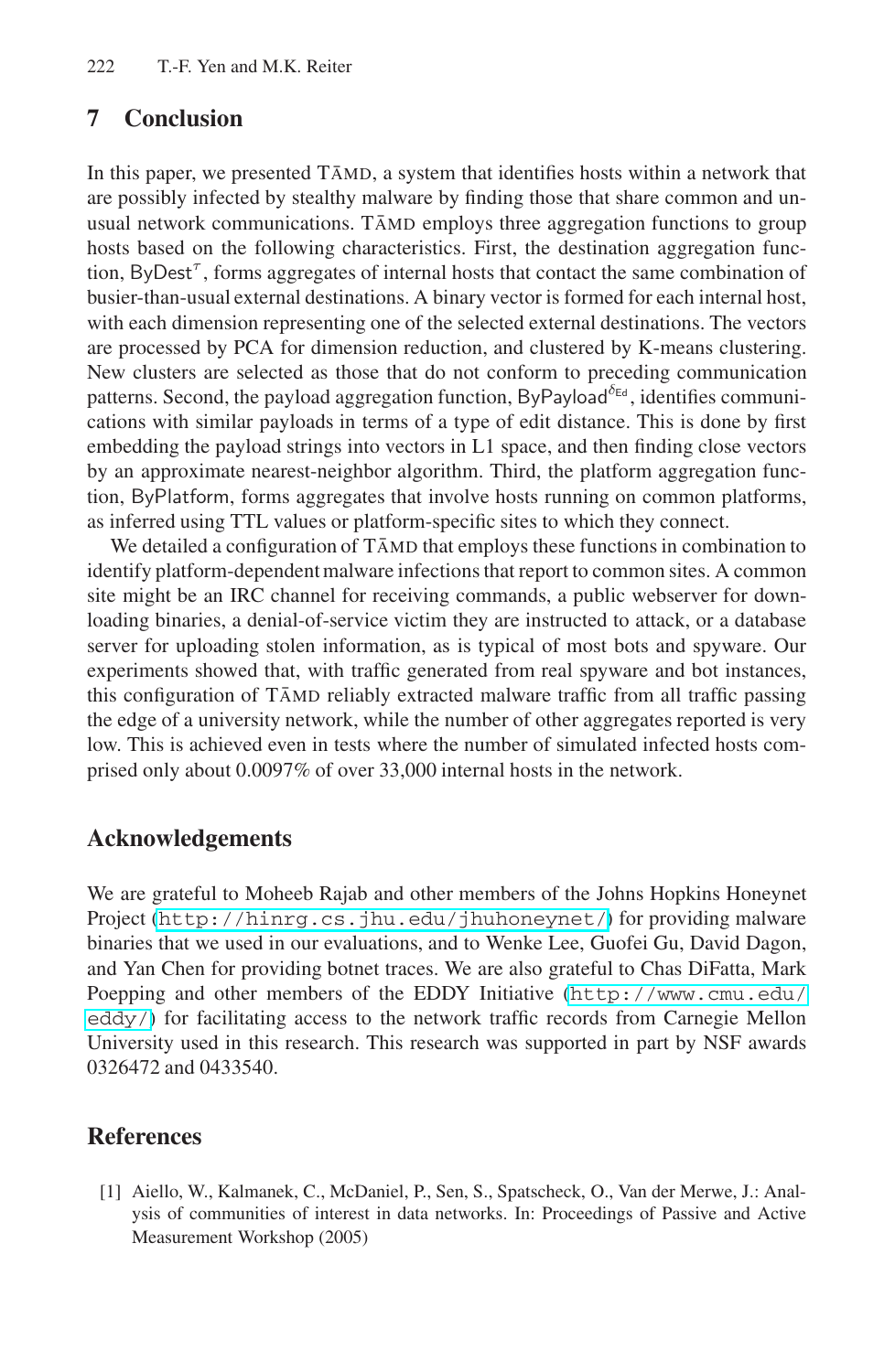- <span id="page-16-8"></span>[2] Bächer, P., Holz, T., Kötter, M., Wicherski, G.: Know your enemy: Tracking botnets. Technical report, The Honeynet Project and Research Alliance (2005)
- <span id="page-16-9"></span>[3] Barford, P., Kline, J., Plonka, D., Ron, A.: A signal analysis of network traffic anomalies. In: Proceedings of ACM SIGCOMM Internet Measurement Workshop (2002)
- <span id="page-16-4"></span>[4] Binkley, J.R., Singh, S.: An algorithm for anomaly-based botnet detection. In: Proceedings of the Workshop on Steps to Reducing Unwanted Traffic on the Internet (2006)
- <span id="page-16-17"></span>[5] Brownlee, N., Mills, C., Ruth, G.: Traffic flow measurement: Architecture. RFC 2722 (1999)
- <span id="page-16-11"></span><span id="page-16-3"></span>[6] Cheng, D., Kannan, R., Vempala, S., Wang, G.: A divide-and-merge methodology for clustering. ACM Transactions on Database Systems 31(4) (2006)
- [7] Cooke, E., Jahanian, F., McPherson, D.: The zombie roundup: Understanding, detecting, and disrupting botnets. In: Proceedings of the Workshop on Steps to Reducing Unwanted Traffic on the Internet (2005)
- <span id="page-16-0"></span>[8] Cormode, G., Muthukrishnan, S.M.: The string edit distance matching problem with moves. In: Proceedings of the ACM-SIAM Symposium on Discrete Algorithms (2002)
- <span id="page-16-20"></span>[9] Daswani, N., Stoppelman, M.: The Google Click Quality, and Security Teams. The anatomy of clickbot.A. In: Proceedings of the 1st Workshop on Hot Topics in Understanding Botnets (2007)
- <span id="page-16-16"></span>[10] Datar, M., Immorlica, N., Indyk, P., Mirrokni, V.S.: Locality-sensitive hashing scheme based on p-stable distributions. In: Proceedings of the Symposium on Computational Geometry (2004)
- <span id="page-16-2"></span>[11] Goebel, J., Holz, T.: Rishi: Identify bot contaminated hosts by IRC nickname evaluation. In: Proceedings of the 1st Workshop on Hot Topics in Understanding Botnets (2007)
- <span id="page-16-19"></span>[12] Grizzard, J.B., Sharma, V., Nunnery, C., Kang, B.B., Dagon, D.: Peer-to-peer botnets: Overview and case study. In: Proceedings of the 1st Workshop on Hot Topics in Understanding Botnets (2007)
- <span id="page-16-7"></span>[13] Gu, G., Perdisci, R., Zhang, J., Lee, W.: Botminer: Clustering analysis of network traffic for protocol- and structure-independent botnet detection. In: Proceedings of the USENIX Security Symposium (August 2008)
- <span id="page-16-5"></span>[14] Gu, G., Porras, P., Yegneswaran, V., Fong, M., Lee, W.: BotHunter: Detecting Malware Infection Through IDS-Driven Dialog Correlation. In: Proceedings of the USENIX Security Symposium (2007)
- <span id="page-16-6"></span>[15] Gu, G., Zhang, J., Lee, W.: Botsniffer: Detecting botnet command and control channels in network traffic. In: Proceedings of the 2008 ISOC Network and Distributed System Security Symposium (February 2008)
- <span id="page-16-18"></span>[16] Handelman, S., Stibler, S., Brownlee, N., Ruth, G.: New attributes for traffic flow measurement. RFC 2724 (1999)
- <span id="page-16-14"></span><span id="page-16-13"></span>[17] Jolliffe, I.T.: Principal Component Analysis. Springer, Heidelberg (1986)
- [18] Karamcheti, V., Geiger, D., Kedem, Z., Muthukrishnan, S.M.: Detecting malicious network traffic using inverse distributions of packet contents. In: Proceedings of the ACM SIGCOMM Workshop on Mining Network Data (2005)
- <span id="page-16-1"></span>[19] Karasaridis, A., Rexroad, B., Hoeflin, D.: Wide-scale botnet detection and characterization. In: Proceedings of the 1st Workshop on Hot Topics in Understanding Botnets (2007)
- <span id="page-16-15"></span><span id="page-16-12"></span>[20] Kaufman, L., Rousseeuw, P.J.: Finding Groups in Data. An Introduction to Cluster Analysis. Wiley, Chichester (1990)
- [21] Kim, H., Karp, B.: Autograph: Toward automated, distributed worm signature detection. In: Proceedings of the USENIX Security Symposium (2004)
- <span id="page-16-10"></span>[22] Kim, S.S., Reddy, A.L.N., Vannucci, M.: Detecting traffic anomalies using discrete wavelet transform. In: Proceedings of the International Conference on Information Networking (2004)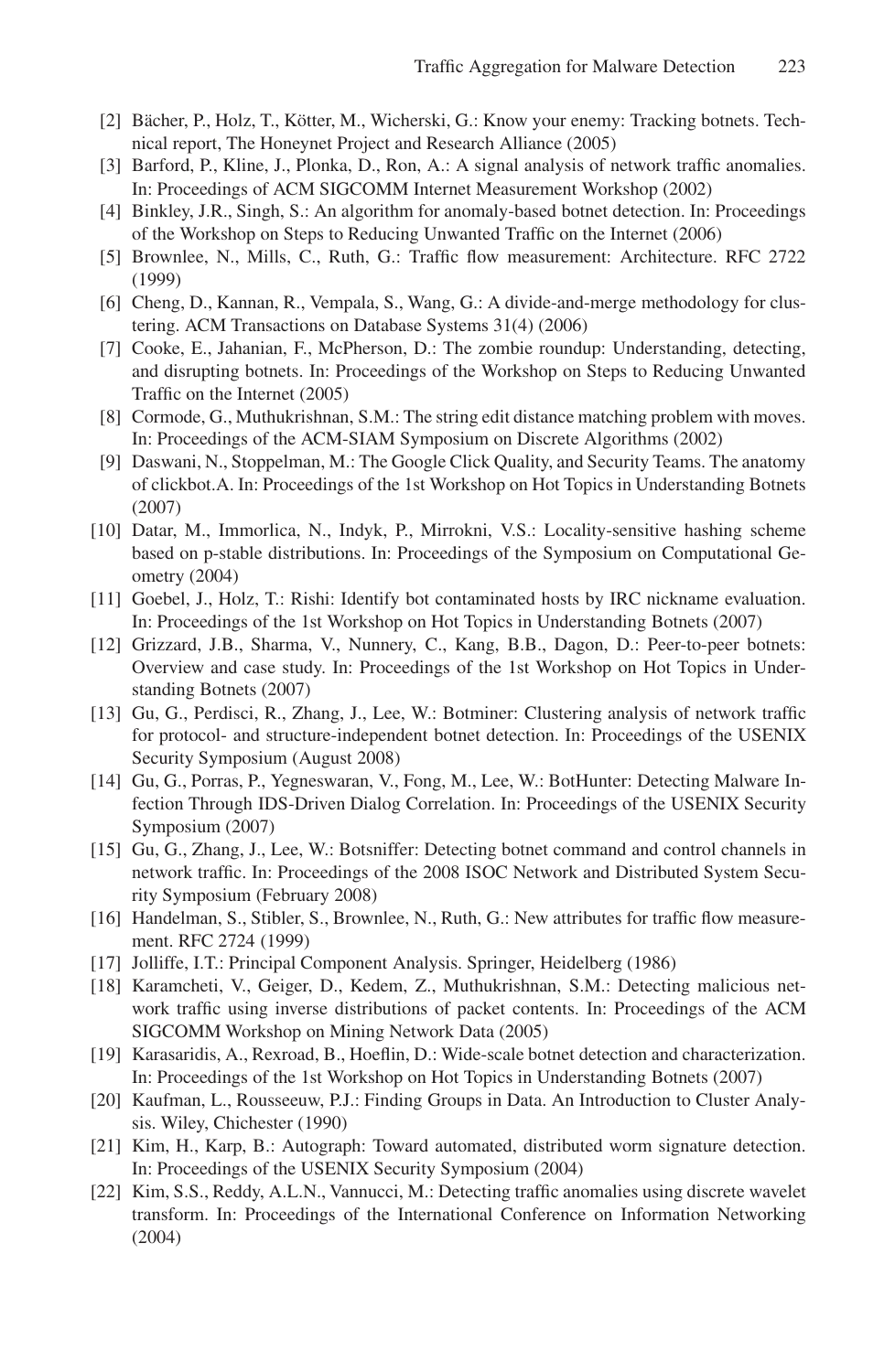- <span id="page-17-17"></span>[23] Kohler, E., Li, J., Paxson, V., Shenker, S.: Observed structure of addresses in IP traffic. IEEE/ACM Transactions on Networking 14(6) (2006)
- <span id="page-17-16"></span>[24] Kreibich, C., Crowcroft, J.: Honeycomb - creating intrusion detection signatures using honeypots. In: Proceedings of the ACM SIGCOMM Workshop on Hop Topics in Networks (2003)
- <span id="page-17-8"></span>[25] Lakhina, A., Papagiannaki, K., Crovella, M.: Structural analysis of network traffic flows. In: Proceedings of ACM SIGMETRICS/Performance (2004)
- <span id="page-17-2"></span>[26] Livadas, C., Walsh, B., Lapsley, D., Strayer, T.: Using machine learning techniques to identify botnet traffic. In: Proceedings of the IEEE LCN Workshop on Network Security (2006)
- <span id="page-17-1"></span>[27] Moore, D., Voelker, G.M., Savage, S.: Inferring internet denial-of-service activity. In: Proceedings of the USENIX Security Symposium (2001)
- <span id="page-17-14"></span>[28] Newsome, J., Karp, B., Song, D.: Polygraph: Automatic signature generation for polymorphic worms. In: IEEE Security and Privacy Symposium (2005)
- <span id="page-17-12"></span>[29] Parekh, J.J., Wang, K., Stolfo, S.J.: Privacy-preserving payload-based correlation for accurate malicious traffic detection. In: Proceedings of the ACM SIGCOMM Workshop on Large Scale Attack Defense (2006)
- <span id="page-17-13"></span>[30] Perdisci, R., Gu, G., Lee, W.: Using an ensemble of one-class SVM classifiers to harden payload-based anomaly detection systems. In: Proceedings of the International Conference on Data Mining (2006)
- <span id="page-17-18"></span>[31] Provos, N., Honeyman, P.: Detecting steganographic content on the Internet. In: Proceedings of the 2002 ISOC Network and Distributed System Security Symposium (NDSS) (February 2002)
- <span id="page-17-3"></span>[32] Racine, S.: Analysis of Internet Relay Chat Usage by DDoS Zombies. Master's thesis, Swiss Federal Institute of Technology Zurich (2004)
- <span id="page-17-6"></span>[33] Rajab, M.A., Zarfoss, J., Monrose, F., Terzis, A.: A multifaceted approach to understanding the botnet phenomenon. In: ACM SIGCOMM/USENIX Internet Measurement Conference (2006)
- <span id="page-17-11"></span>[34] Ramachandra, A., Feamster, N., Vempala, S.: Filtering spam with behavioral blacklisting. In: Proceedings of the ACM conference on Computer and Communications Security (2007)
- <span id="page-17-10"></span>[35] Ramachandran, A., Feamster, N.: Understanding the network-level behavior of spammers. In: Proceedings of ACM SIGCOMM (2006)
- <span id="page-17-4"></span>[36] Ramachandran, A., Feamster, N., Dagon, D.: Revealing botnet membership using DNSBL counter-intelligence. In: Proceedings of the Workshop on Steps to Reducing Unwanted Traffic on the Internet (2006)
- <span id="page-17-5"></span>[37] Reiter, M., Yen, T.: Traffic aggregation for malware detection. Technical Report CMU-CyLab-07-017, Carnegie Mellon University (2007)
- <span id="page-17-7"></span><span id="page-17-0"></span>[38] Singh, S., Estan, C., Varghese, G., Savage, S.: Automated worm fingerprinting. In: Proceedings of the Symposium on Operating Systems Design and Implementation (2004)
- [39] Taylor, C., Alves-Foss, J.: NATE network analysis of anomalous traffic events, a low-cost approach. In: Proceedings of the New Security Paradigms Workshop (2001)
- <span id="page-17-9"></span>[40] Terrell, J., Zhang, L., Zhu, Z., Jeffay, K., Shen, H., Nobel, A., Donelson Smith, F.: Multivariate SVD analyses for network anomaly detection. In: Poster Proceedings of ACM SIGCOMM (2005)
- <span id="page-17-19"></span>[41] Vogt, R., Aycock, J., Jacobson Jr., M.J.: Army of botnets. In: Proceedings of the Network and Distributed System Security Symposium (2007)
- <span id="page-17-15"></span>[42] Wang, K., Parekh, J.J., Stolfo, S.J.: Anagram: A content anomaly detector resistant to mimicry attack. In: Proceedings of the 9th International Symposium on Recent Advances in Intrusion Detection (2006)
- <span id="page-17-20"></span>[43] Wang, P., Sparks, S., Zou, C.C.: An advanced hybrid peer-to-peer botnet. In: Proceedings of the 1st Workshop on Hot Topics in Understanding Botnets (2007)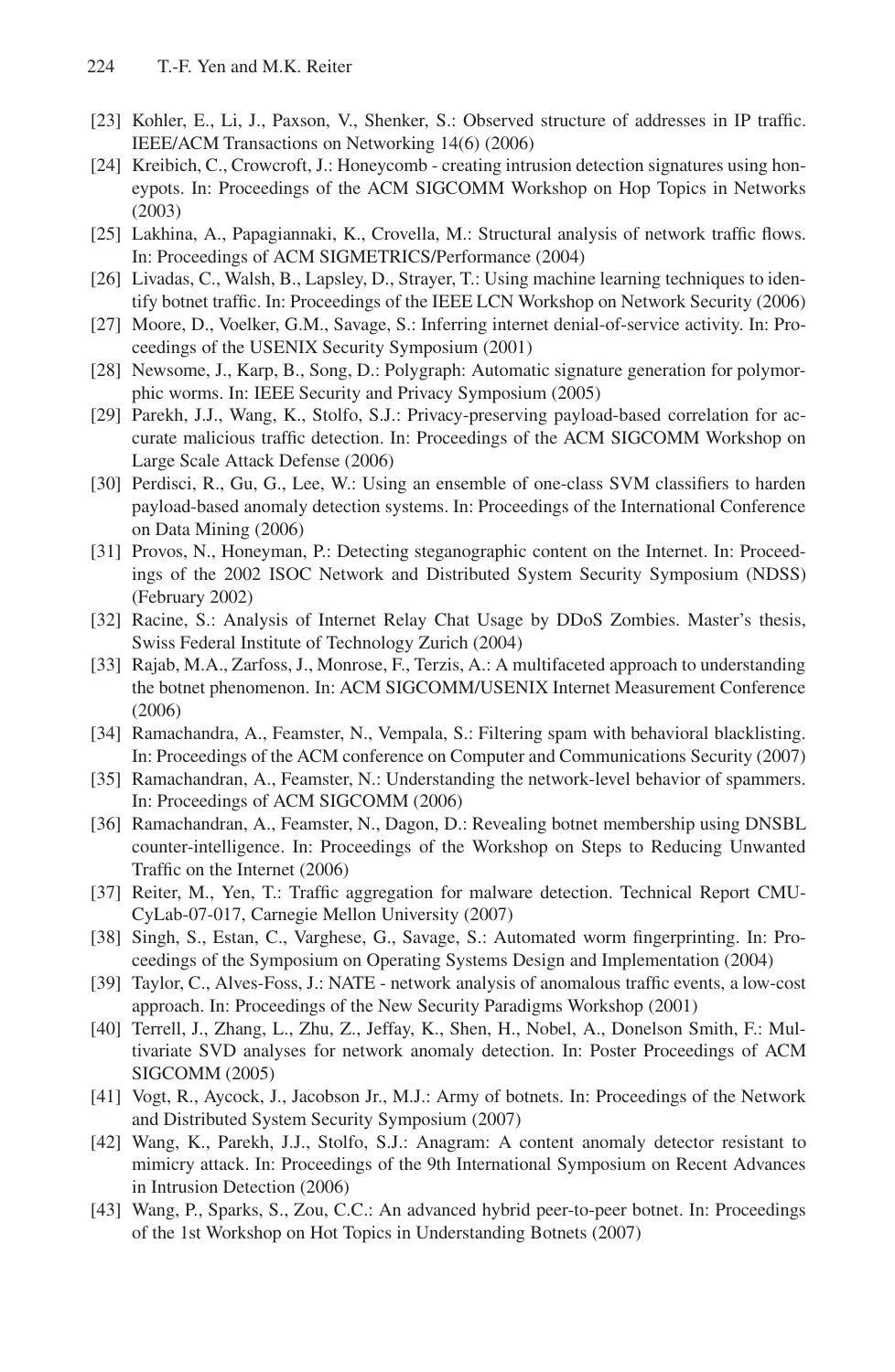# <span id="page-18-0"></span>**A Class-I Malware Instances**

For our testing described in Section [5,](#page-10-0) traffic from four malware instances was collected using virtual machine hosts infected with each malware. The virtual hosts were all running the Windows XP Professional operating system with the same VMWare image file. Each run of traffic collection is one hour long.

**Bagle**[6](#page-18-2) is spyware that, on execution, runs as a background process and attempts to download other malicious executables from various sites, while generating pop-up windows and hijacking the web browser to advertising websites. As with other types of spyware and adware, Bagle initiates connections to numerous destinations that are set up to exclusively host advertisements or other malicious content. We collected Bagle traffic by simultaneously running eight instances of Windows XP virtual machine hosts infected with Bagle.

**IRCbot**[7](#page-18-3) is a backdoor trojan that connects to an IRC server and waits for commands from the attacker. In addition, after successfully connecting to the command-and-control center, the bot downloads an update executable from a designated webserver, and goes on to scan the local /16 subnet attacking other machines with the LSASS vulnerability on port  $445^8$  $445^8$  and the NetBIOS vulnerability on port  $139^9$ . We collected traffic from two instances of IRCbot running on two Windows XP virtual machine hosts.

**Mybot**[10](#page-18-6) is spyware, a worm, and a bot that connects to an IRC server to wait for commands, and also records keystrokes and steals other personal information on the victim host. This malware is especially subtle in its communications. When it is only waiting for commands on the IRC server, the bot initiates one connection every 90 seconds, in the form of IRC PING/PONG messages. In the hour of our traffic collection, Mybot simply waited for commands on the IRC channel, and its only outbound connections were these PING/PONG messages. We collected traffic for five Mybot instances.

**SDbot**<sup>[11](#page-18-7)</sup> is a trojan and a bot that opens a back door to connect to an IRC server. Similar to Mybot, when it is waiting for commands from the attacker, SDbot only makes outbound connections once every 90 seconds, in the form of IRC PING/PONG messages. We collected SDbot traffic from simultaneously running five instances of Windows XP virtual machine hosts infected with this malware.

### <span id="page-18-1"></span>**B Outlier Hosts**

In the early stages of our analysis described in Section [5,](#page-10-0) we found that often  $T\bar{A}MD$ failed to detect the malware-laden hosts, but rather identified other internal hosts as

<sup>6</sup> <http://www.trendmicro.com/vinfo/virusencyclo>

<span id="page-18-3"></span><span id="page-18-2"></span> $7$  [http://www.symantec.com/enterprise/security](http://www.symantec.com/enterprise/security_response/threatexplorer/threats.jsp) response/ [threatexplorer/threats.jsp](http://www.symantec.com/enterprise/security_response/threatexplorer/threats.jsp)

<sup>8</sup> [http://www.microsoft.com/technet/security/Bulletin/MS04-044.](http://www.microsoft.com/technet/security/Bulletin/MS04-044.mspx) [mspx](http://www.microsoft.com/technet/security/Bulletin/MS04-044.mspx)

<span id="page-18-4"></span><sup>9</sup> <http://msdn2.microsoft.com/en-us/library/ms913275.aspx>

<span id="page-18-5"></span><sup>10</sup> <http://www.sophos.com/security/analyses/w32rbotxf.html>

<span id="page-18-7"></span><span id="page-18-6"></span><sup>11</sup> [http://www.symantec.com/enterprise/security](http://www.symantec.com/enterprise/security_response/threatexplorer/threats.jsp) response/ [threatexplorer/threats.jsp](http://www.symantec.com/enterprise/security_response/threatexplorer/threats.jsp)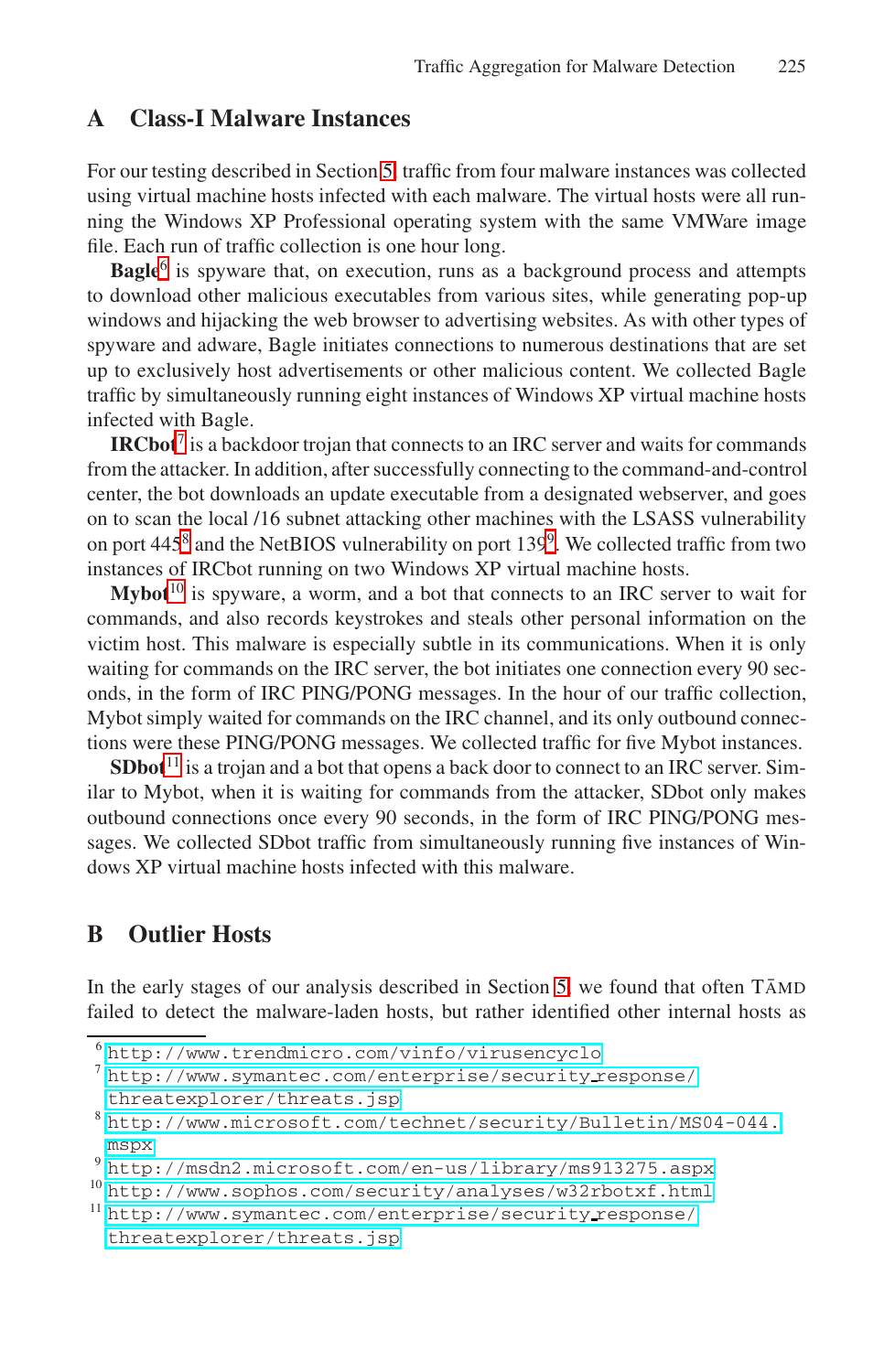more symptomatic of malware. Upon further inspection, we identified the internal hosts that resulted in these false alarms: PlanetLab nodes ([http://www.planet-lab.](http://www.planet-lab.org) [org](http://www.planet-lab.org)) and a Tor node (<http://tor.eff.org>).

In the case of PlanetLab nodes, we noticed that during the destination aggregation function, the vectors after PCA analysis often had very low dimensionality, e.g., two, where two principal components were able to cover over 90% of the data variance. Clustering these vectors resulted in a few outliers forming their own individual clusters, unlike any of the other vectors in  $\Lambda$  (i.e., the "new vectors"), or even those from  $\Lambda_{\text{past}}$  (the "old vectors"). This is shown in Figure [3.](#page-19-1) The two axes correspond to the top two principal components on which the original data is projected. The



<span id="page-19-1"></span>**Fig. 3.** Clustering results after dimension reduction by PCA. The three outliers were found to be PlanetLab nodes.

outliers were found to be PlanetLab nodes, which, being a development and testing platform, exhibit behavior deviating from other hosts. Their existence was also the reason why PCA analysis was able to reduce the vector dimensionality down to only two, since PlanetLab nodes' behavior is so different from other hosts that only two principal components were needed to capture most of the data variance.

In another example from experiments involving the Bagle trojan spyware, we noticed that even though  $T\bar{A}MD$  was able to form a final aggregate containing all spyware traffic and spyware traffic only, at times it also combined another unknown host into the spyware-hosts aggregate, both in the ByDest and the ByPayload functions. Similar investigations revealed that this additional node is a Tor router inside the campus network. Tor offers online anonymity by routing packets over random routes between Tor servers so that the source and destination of the packet is obfuscated. Because the traffic comes from different anonymous hosts, it is possible that, even though the Tor router itself is not infected, another host routing traffic through the Tor node may be a spyware victim.

For this work, we removed PlanetLab and Tor nodes from our analysis.

# <span id="page-19-0"></span>**C Performance**

The top half of Table [2](#page-20-0) shows the run times in seconds for each aggregation function and for each malware instance, averaged over the week's worth of traffic (in onehour intervals) we used to performed our experiments. In our present implementation of TAMD, ByDest<sup> $\tau$ </sup> is implemented in Matlab, and ByPayload<sup> $\delta_{Ed}$ </sup> and ByPlatform are